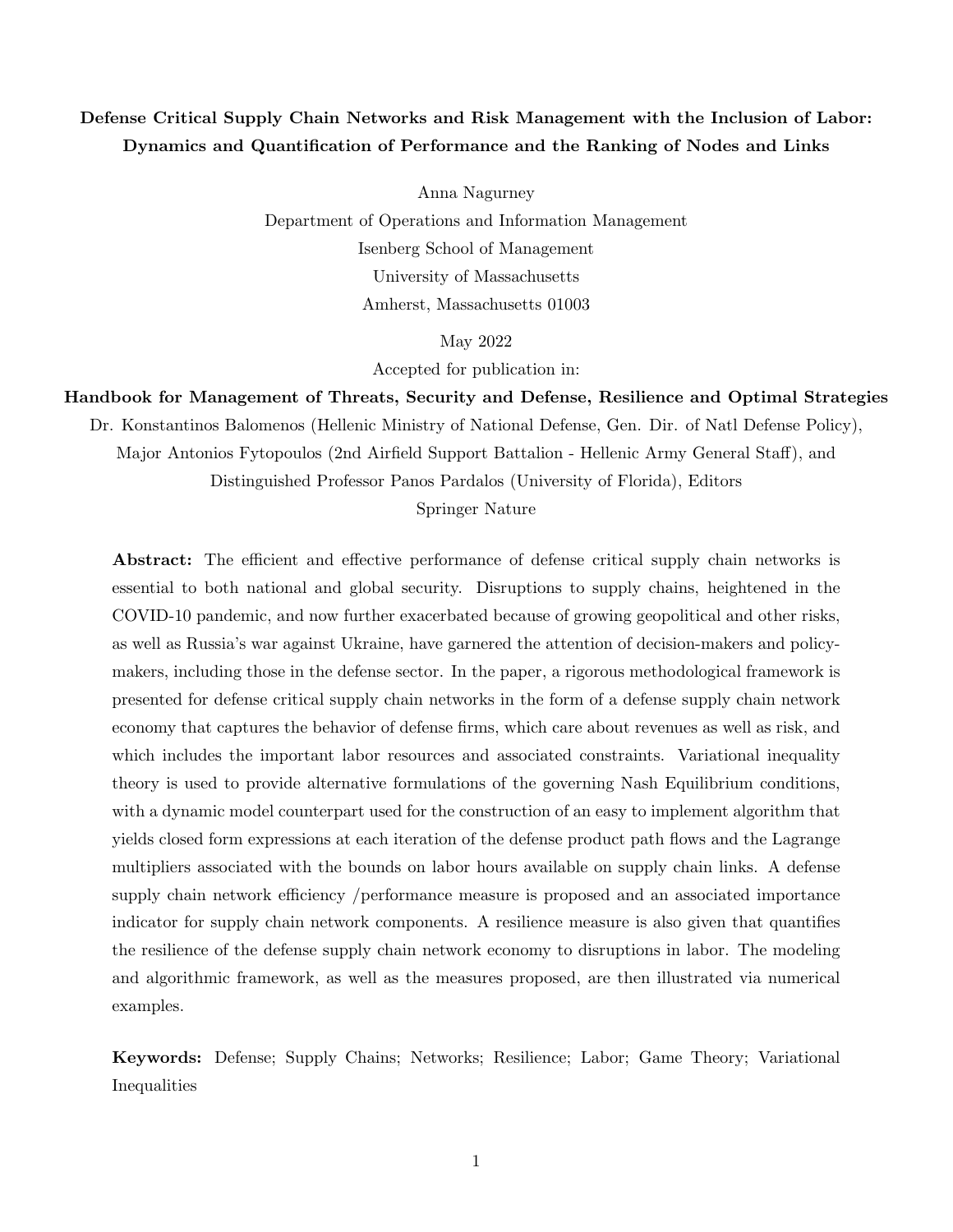#### 1. Introduction

In February 2022, the U.S Department of Defense (DoD) issued a long-awaited report, "Securing Defense-Critical Supply Chains" (U.S. Department of Defense (2022)). The report was in response to Executive Order (E.O.) 14017, "America's Supply Chains," signed by President Joseph R. Biden Jr., to identify how to improve supply chain resilience and how to protect against material shortages, which had clearly become exacerbated in the COVID-19 pandemic (see Biden Jr. (2021), United States White House (2021)). The DoD's report provided an assessment of defense critical supply chains in order to improve the department's capacity to defend the United States. With the geopolitical risk rising globally and, with the war of Russia against Ukraine raging (cf. Bilefsky, Perez-Pena, and Nagurney and Ermagun (2022)), following the major invasion, beginning February 24, 2022, having a framework for the modeling, analysis, and solution of defense critical supply chains is of major importance. Of additional relevance is having a framework to identify which of the nodes and links, corresponding, for example, to manufacturing sites and processes, storage facilities, transportation and distribution, are important, since focusing on those can help to preserve the performance of the supply chain networks for critical defense products in the case of disruptions.

Parallel to the COVID-19 pandemic, which is a global healthcare disaster, not limited in location or to a time window, the number of disasters, including "natural" disasters, has been growing as well as the people affected by them (see Nagurney and Qiang (2009) and Kotsireas et al. (2021)). Hence, research on supply chain network performance and resilience has been garnering increasing attention (see Sheffi (2015), Ivanov and Dolgui (2020), Nagurney and Ermagun (2022), Novoszel and Wakolbinger (2022), Ramakrishnan (2022)) with supply chains networks for defense products being essential to national and, even global, security. In the DoD report, manufacturing, as well as the workforce, are considered to be strategic enablers and critical to building overall supply chain resilience.

In this paper, a defense critical supply chain network game theory model is constructed in which the defense firms compete noncooperatively in producing, transporting, storing, and distributing their substitutable defense products, which are distinguished by firm or "brand." Defense products could include weaponry, radars, tanks, or even life-saving vests and medical kits. The objective function faced by a defense firm that it wishes to maximize consists of the profit and the weighted total risk associated with its supply chain network. A crucial element of the model is the availability of labor associated with each supply chain network link and a bound on the labor hours available. The governing equilibrium concept is that of a Nash Equilibrium (1950, 1951). Under appropriate delineated assumptions, the governing equilibrium conditions are shown to satisfy a variational inequality problem for which existence of a solution is guaranteed. An alternative variational inequality is then constructed with both defense product path flows and Lagrange multipliers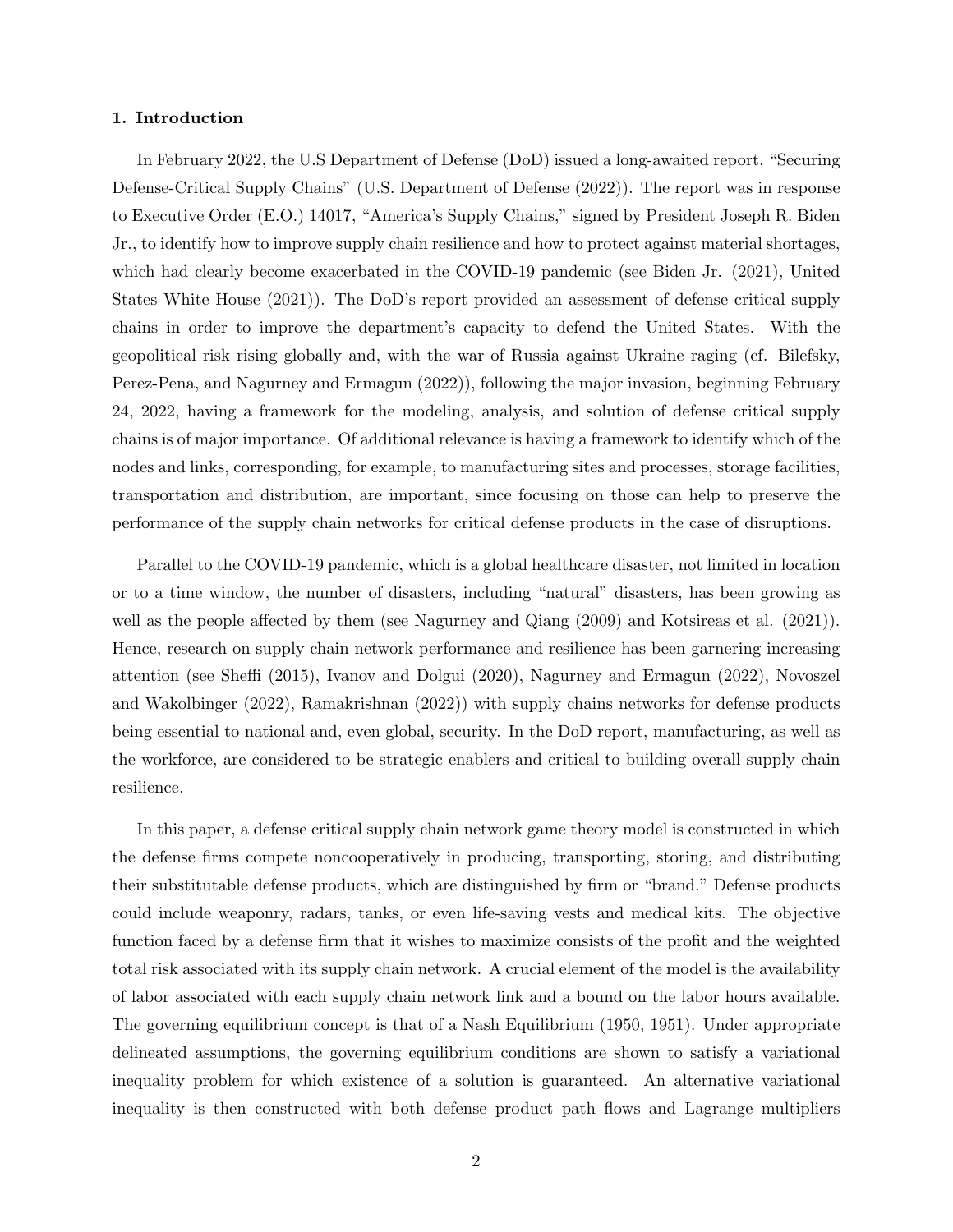associated with the link labor bounds as variables, and with the underlying feasible set being the nonnegative orthant. A dynamic adjustment process is then proposed utilizing the theory of projected dynamical systems (see Nagurney and Zhang (1996)) and a discrete-time algorithm outlined for computational purposes. Here, we consider a defense supply chain network economy in that the defense demand markets, which can be associated with different governments, can procure the defense products from the defense firms, which can be in different countries. The supply chain network economy can correspond, for example, to defense firms associated with NATO, or the European Union, or other such organizational bodies.

We, subsequently, turn to the construction of a defense supply chain network efficiency / performance measure, which is then applied to define the importance of a network component, whether a node, a link, or a composition of nodes and links thereof. Note is then made of how the measure can be applied to measure resilience of the supply chain network to disruptions in labor. The inclusion of labor into general supply chain networks is a recent contribution, and was motivated by the impacts of the COVID-19 pandemic on workers, their health, loss of productivity, etc., as well as the negative effects of shortages of labor on profits as well as consumers. Towards that end, Nagurney (2021a,b) introduced labor into supply chain networks, beginning with optimization models, and then evolving to game theory models, with the model by Nagurney (2021c) being the most relevant to the one constructed in this paper. Here, however, we introduce risk, since risk is a characteristic of many supply chains these days, due to a challenging geopolitic landscape (see also Nagurney et al. (2005), Tang (2006), Tang and Tomlin (2009), Qiang, Nagurney, and Dong (2009), Wu and Blackhurst (2009), Kotsireas et al. (2021)). Furthermore, defense critical products can include high tech elements such as computer chips, which have been in short supply, as well as other raw materials that may be located in places under governance by antagonistic regimes.

The paper is organized as follows. In Section 2, the defense critical supply chain network game theory model with labor is presented and alternative variational inequality formulations given. In addition, a dynamic version of the model is constructed, whose set of stationary points coincides with the set of solutions to the variational inequality with defense product path flows and link Lagrange multipliers associated with the labor bounds as variables. A time-discretization of the continuous time adjustment processes, in the form of a discrete-algorithm, is provided. The algorithm is applied in Section 4 to illustrate the framework presented here in a series of defense critical supply chain network examples. In Section 3, the defense supply chain network efficiency /performance measure is proposed, along with the definition of the importance of a supply chain network component. In addition, the quantification of resilience of the supply chain network to labor disruptions is highlighted. A summary of results, along with the conclusions, and suggestions for future research, are provided in the Section 5.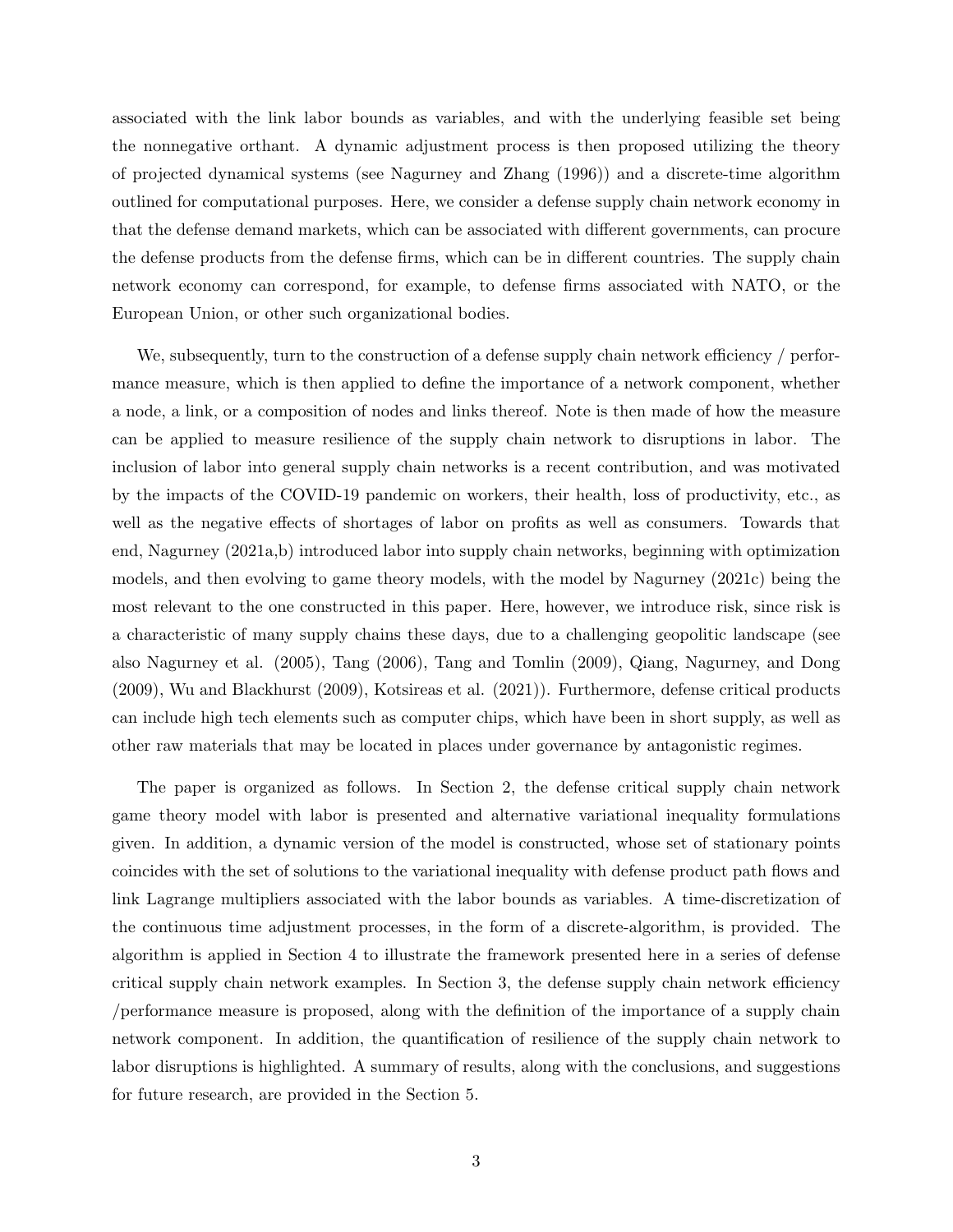#### 2. Defense Critical Supply Chain Network Game Theory Modeling

The supply chain network model with labor constructed here focuses on defense critical products. We consider  $I$  firms involved in the production, transportation, storage, and ultimate distribution of the defense products, which are substitutable. The products could, for example, be related weaponry, such as missiles, or tanks, or even protective equipment such as helmets, life-saving vests for the military and/or citizens, or medical kits. The demand markets, here, represent the governmental defense demand markets. Note that we do not limit the model to a specific country. The demand markets can correspond to demand markets of different countries but they are assumed to be partners and not antagonists. Hence, this model could be useful, for example, for NATO countries, for countries in the European Union, or other such coalitions.

The topology of the supply chain networks of the firms in the "defense supply chain network economy" is depicted in Figure 1. All vectors are column vectors. The model builds upon the model in Nagurney (2021c) but with the addition of the crucial feature of risk management. Here we also focus on labor bounds on links and we provide, for the first time, a network performance/efficiency measure for a supply chain network game theory model with labor and a formalism for the identification of the importance of nodes and links and their ranking.

A typical defense firm is denoted by *i*. Each defense firm *i* has  $n_M^i$  production facilities; can utilize  $n_D^i$  distribution centers, and can distribute its defense product to the  $n_R$  defense demand markets.  $L^i$  represents the links of the supply chain network of defense firm  $i; i = 1, \ldots, I$ , with  $n_{L^i}$ elements. By  $G = [N, L]$  is denoted the graph consisting of the set of nodes N and the set of links L in Figure 1. The defense supply chain network topology in Figure 1 can be modified/adapted according to the specific defense product under study.

The notation for the model is given in Table 1. The vectors are all column vectors.

The conservation of defense product flow equations are now presented.

The demand for each defense firm's product at each defense demand market must be satisfied by the defense product flows from the defense firm to the defense demand market, as follows: For each defense firm  $i: i = 1, \ldots, I:$ 

$$
\sum_{p \in P_k^i} x_p = d_{ik}, \quad k = 1, \dots, n_R. \tag{1}
$$

Furthermore, the the defense product path flows must be nonnegative; where, for each defense firm *i*;  $i = 1, ..., I$ :

$$
x_p \ge 0, \quad \forall p \in P^i. \tag{2}
$$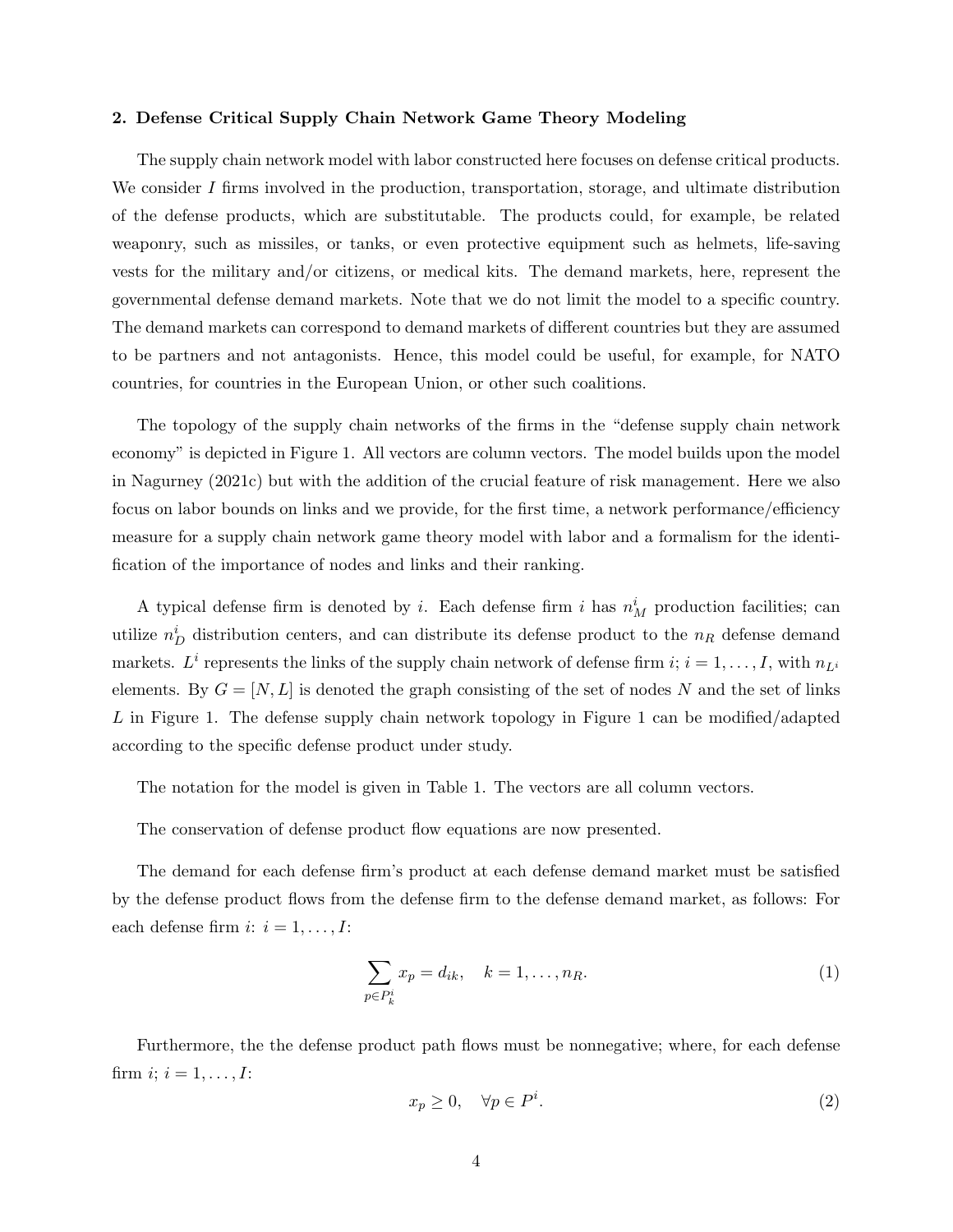

Figure 1: The Defense Critical Supply Chain Network Topology

The link product flows of each defense firm  $i; i = 1, \ldots, I$ , must satisfy the following equations:

$$
f_a = \sum_{p \in P^i} x_p \delta_{ap}, \quad \forall a \in L^i,
$$
\n(3)

where  $\delta_{ap} = 1$ , if link a is contained in path p, and 0, otherwise. Note that (3) guarantees that the flow of a defense firm's product on a link is equal to the sum of that defense product's flows on paths that contain that link.

As in Nagurney (2021a, b, c), the product output on each link is a linear function of the labor input, where

$$
f_a = \alpha_a l_a, \quad \forall a \in L^i, \quad i = 1, \dots, I.
$$
\n
$$
(4)
$$

The greater the value of  $\alpha_a$ , the more productive the labor on the link. Some economic background on such a construct can be found in Mishra (2007).

We also consider the following constraints on labor, since shortages of skilled labor is a big issue in defense critical supply chains: For each defense firm  $i; i = 1, \ldots, I$ :

$$
l_a \le \bar{l}_a, \quad \forall a \in L^i. \tag{5}
$$

The utility function of defense firm i,  $U^i$ ;  $i = 1, \ldots, I$ , is the profit, consisting of the difference between its revenue and its total costs, the wages paid out, and the weighted total risk:

$$
U^{i} = \sum_{k=1}^{n_{R}} \rho_{ik}(d) d_{ik} - \sum_{a \in L^{i}} \hat{c}_{a}(f) - \sum_{a \in L^{i}} w_{a} l_{a} - \beta_{i} \sum_{a \in L^{i}} r_{a}(f).
$$
 (6a)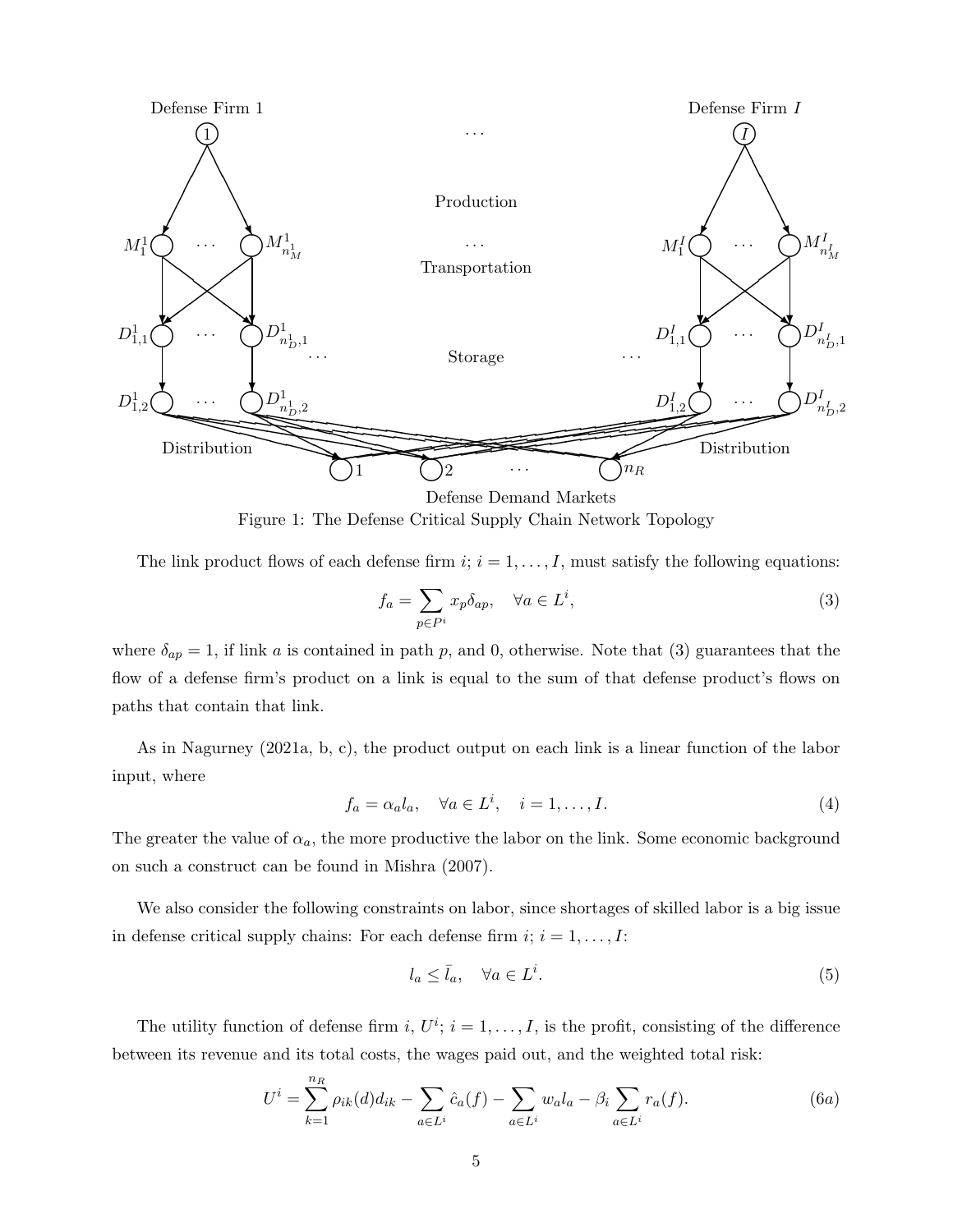| Notation              | Definition                                                                             |
|-----------------------|----------------------------------------------------------------------------------------|
| $P_k^i$               | the set of paths in defense firm $i$ 's supply chain network ending at defense         |
|                       | demand market $k; i = 1, , I; k = 1, , n_R$ .                                          |
| $P^i$                 | the set of $n_{P_i}$ paths of defense firm $i; i = 1, , I$ .                           |
| $\boldsymbol{P}$      | the set of $nP$ paths in the defense supply chain network economy.                     |
| $x_p$ ; $p \in P_k^i$ | the nonnegative flow of the defense product of firm $i$ on path $p$ originating        |
|                       | at defense firm node i and ending at defense demand market $k$ ; $i = 1, , I$ ;        |
|                       | $k = 1, \ldots, n_R$ . Defense firm i's defense product path flows are grouped into    |
|                       | the vector $x^i \in R^{n_{pi}}_+$ . The defense firms' defense product path flows are  |
|                       | grouped into the vector $x \in R_+^{n_p}$ .                                            |
| $f_a$                 | the nonnegative flow of the defense product on link $a, \forall a \in L$ . The defense |
|                       | product link flows are grouped into the vector $f \in R_{+}^{n_L}$ .                   |
| $l_a$                 | the labor on link a denoted in person hours, $\forall a \in L$ .                       |
| $\alpha_a$            | positive factor relating input of labor to output of defense product flow on           |
|                       | link $a, \forall a \in L$ .                                                            |
|                       |                                                                                        |
| $\bar{l}_a$           | the upper bound on the availability of labor on link $a, \forall a \in L$ .            |
| $d_{ik}$              | the demand for the defense product of defense firm $i$ at defense demand               |
|                       | market k; $i = 1, , I$ ; $k = 1, , n_R$ . The $\{d_{ik}\}\$ elements of defense firm i |
|                       | are grouped into the vector $d^i \in R^{n_R}_+$ and all the defense product demands    |
|                       | are grouped into the vector $d \in R_{+}^{In_R}$ .                                     |
| $\hat{c}_a(f)$        | the total operational cost associated with link $a, \forall a \in L$ .                 |
| $r_a(f)$              | the risk function associated with link $a, \forall a \in L$ .                          |
| $\beta_i$             | the nonnegative weight applied to the evaluation of the total risk by defense          |
|                       | firm $i; i = 1, , I$ . We group all these weights into the vector $\beta$ .            |
| $w_a$                 | the cost (wage) of a unit of labor on link $a, \forall a \in L$ .                      |
| $\rho_{ik}(d)$        | the demand price function for the defense product of defense firm $i$ at defense       |
|                       | demand market $k; i = 1, \ldots, I; k = 1, \ldots, n_R$ .                              |

Table 1: Notation for the Defense Critical Supply Chain Game Theory Model

The first expression after the equal sign in  $(6a)$  is the revenue of defense firm i. The second expression in (6a) is the total operational costs for the supply chain network  $L^i$  of defense firm  $i$ ; the third expression is the total payout in terms of wages to laborers of defense firm  $i$ , and the last term in (6a) is the weighted total risk of defense firm i. The utility functions  $U_i$ ; i =  $1, \ldots, I$ , are assumed to be concave, with the demand price functions being monotone decreasing and continuously differentiable and the total link cost functions being convex and also continuously differentiable with the same assumptions made for the risk functions.

Each defense firm  $i; i = 1, \ldots, I$ , hence, seeks to solve the following optimization problem:

Maximize 
$$
\sum_{k=1}^{n_R} \rho_{ik}(d) d_{ik} - \sum_{a \in L^i} \hat{c}_a(f) - \sum_{a \in L^i} w_a l_a - \beta_i \sum_{a \in L^i} r_a(f),
$$
 (6b)

subject to:  $(1) - (5)$ .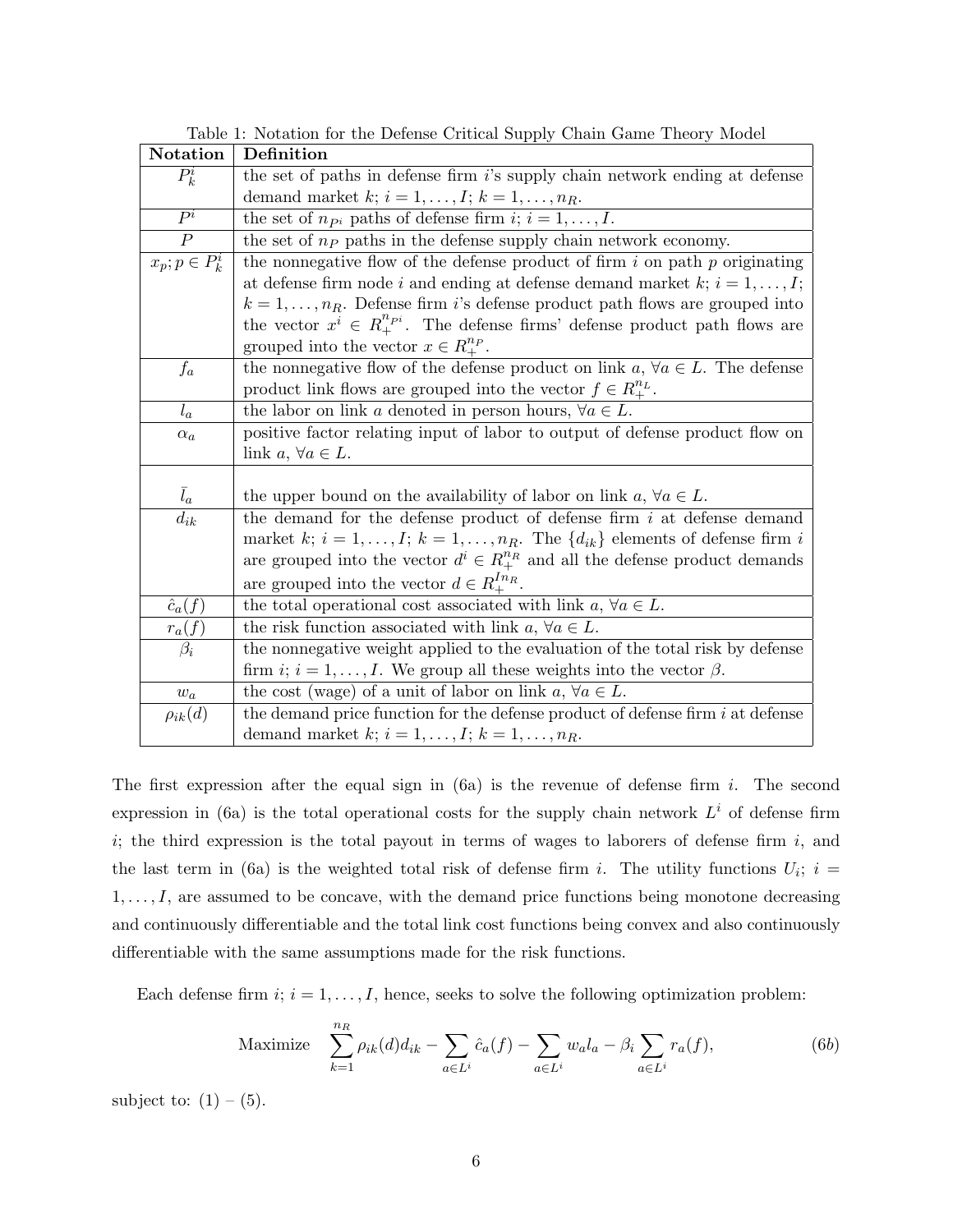We now demonstrate that the objective function of each firm  $i; i = 1, \ldots, I$ , can be expressed in path flow variables only. We proceed as follows. In view of (2) and (3), can redefine the total operational cost link functions as:  $\tilde{c}_a(x) \equiv \hat{c}_a(f)$ ,  $\forall a \in L$ ; the demand price functions as:  $\tilde{\rho}_{ik}(x) \equiv \rho_{ik}(d)$ ,  $\forall i$ ,  $\forall k$ , and the risk functions  $\tilde{r}_a(x) \equiv r_a(f)$ ,  $\forall a \in L$ . As noted in Nagurney (2021a,b), it follows from (3) and (4), that  $l_a = \frac{\sum_{p \in P} x_p \delta_{ap}}{\alpha_s}$  $\frac{P^{x}P^{vap}}{\alpha_a}$ , for all  $a \in L$ .

Hence, one can redefine the utility functions  $\tilde{U}^i(x) \equiv U^i$ ;  $i = 1 \dots, I$ , and group the utilities of all the defense firms into an I-dimensional vector  $\tilde{U}$ , where

$$
\tilde{U} = \tilde{U}(x). \tag{7}
$$

The optimization problem faced by defense firm  $i; i = 1, \ldots, I$ , can be expressed as:

Maximize 
$$
\tilde{U}^i(x) = \sum_{k=1}^{n_R} \tilde{\rho}_{ik}(x) \sum_{p \in P_k^i} x_p - \sum_{a \in L^i} \tilde{c}_a(x) - \sum_{a \in L^i} \frac{w_a}{\alpha_a} \sum_{p \in P^i} x_p \delta_{ap} - \beta_i \sum_{a \in L^i} \tilde{r}_a(x),
$$
 (8)

subject to the nonnegativity constraints (1) and the re-expressing of constraints in (5) as:

$$
\frac{\sum_{p \in P^i} x_p \delta_{ap}}{\alpha_a} \le \bar{l}_a, \quad \forall a \in L^i.
$$
\n(9)

#### 2.1 Governing Equilibrium Conditions and Variational Inequality Formulations

The governing equilibrium conditions are now stated, along with alternative variational inequality formulations.

## 2.1.1 Nash Equilibrium Conditions and Variational Inequality Formulations

The feasible set  $K_i$  for defense firm i is defined as:  $K_i \equiv \{x^i | x^i \in R_+^{n_{pi}}, \frac{\sum_{p \in P^i} x_p \delta_{ap}}{\alpha_a} \}$  $\frac{\partial p^i}{\partial a} \cdot \overline{l}_a, \forall a \in L^i$ , for  $i = 1, ..., I$ , with  $K \equiv \prod_{i=1}^{I} K_i$ . Clearly, K is a convex set.

Since the defense firms are utility-maximizers, they compete noncooperatively until the following Defense Supply Chain Nash Equilibrium is attained.

#### Definition 1: Defense Supply Chain Network Nash Equilibrium

A defense product path flow pattern  $x^* \in K$  is a Defense Supply Chain Network Nash Equilibrium if for each defense firm  $i; i = 1, \ldots, I:$ 

$$
\tilde{U}^i(x^{i*}, \hat{x}^{i*}) \ge \tilde{U}^i(x^i, \hat{x}^{i*}), \quad \forall x^i \in K_i,
$$
\n
$$
(10)
$$

where  $\hat{x}^{i*} \equiv (x^{1*}, \ldots, x^{i-1*}, x^{i+1*}, \ldots, x^{I*}).$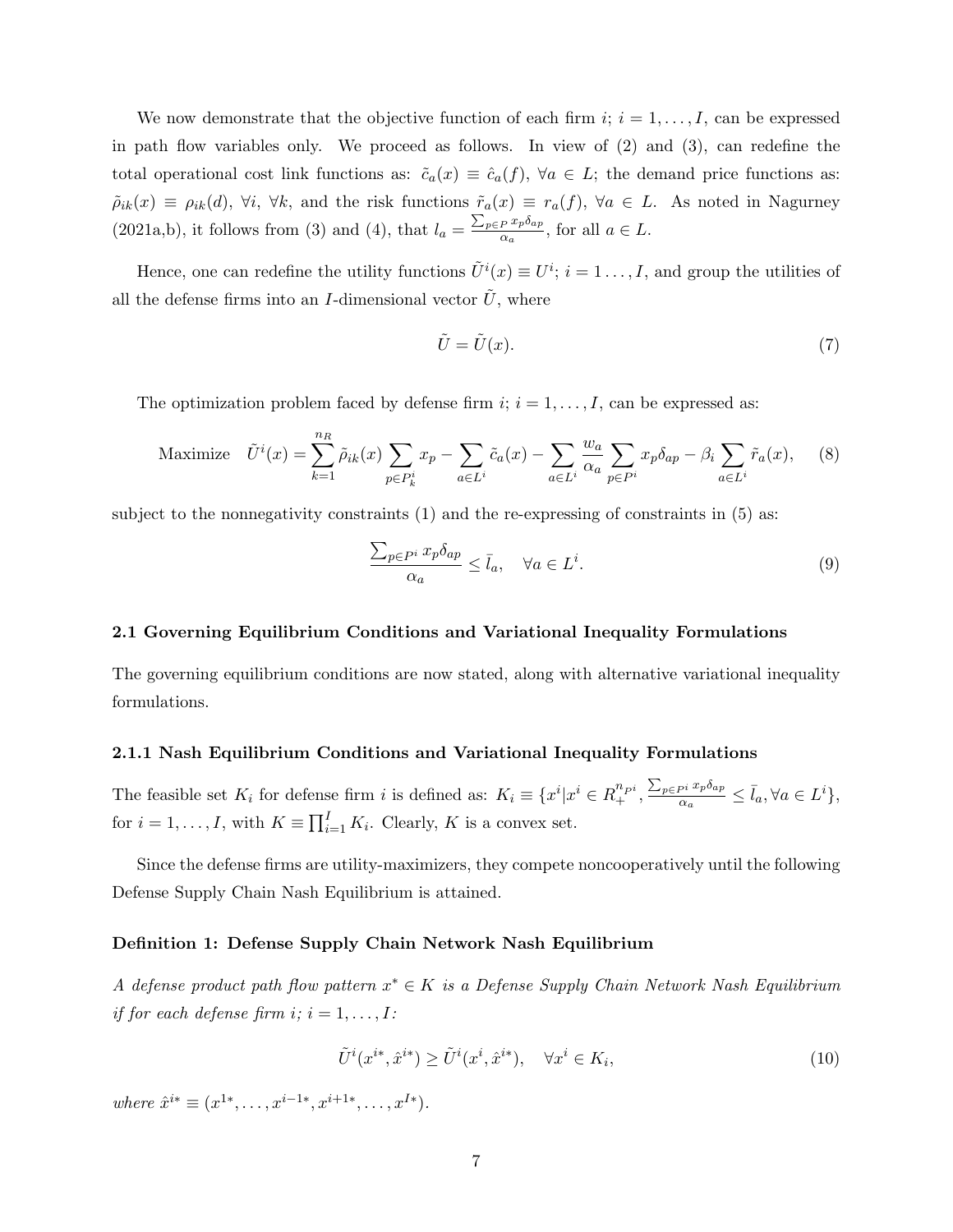Conditions (10) state that a Defense Supply Chain Nash Equilibrium is achieved if no defense firm can improve upon its utility unilaterally.

It follows from the classical theory of Nash equilibria and variational inequalities that, under the imposed assumptions on the total cost, the demand price, and the risk functions, (cf. Gabay and Moulin (1980) and Nagurney (1999)), the solution to the above Defense Supply Chain Nash Equilibrium problem (see Nash (1950, 1951)) coincides with the solution of the variational inequality problem: Determine  $x^* \in K$ , such that

$$
-\sum_{i=1}^{I} \langle \nabla_{x^i} \tilde{U}^i(x^*), x^i - x^{i*} \rangle \ge 0, \quad \forall x \in K,
$$
\n(11)

where  $\langle \cdot, \cdot \rangle$  denotes the inner product in the corresponding Euclidean space (here, of dimension  $n_P$ ), and  $\nabla_{x_i} \tilde{U}^i(x)$  is the gradient of  $\tilde{U}^i(x)$  with respect to  $x^i$ .

Existence of a solution to variational inequality  $(11)$  is guaranteed since the feasible set K is compact and the utility functions are continuously differentiable, under our imposed assumptions (cf. Kinderlehrer and Stampacchia (1980)).

An alternative variational inequality to (11) is now provided over a simpler feasible set, following the arguments in Nagurney (2021b). The alternative variational inequality is over the nonnegative orthant and will suggest an elegant computational procedure, based on the underlying dynamics as the defense firms adjust their defense product flows over time, with signals provided by Lagrange multipliers associated with the labor link bounds, until a stationary point; equivalently, an equilibrium point satisfying the variational inequality is achieved. We associate Lagrange multipliers  $\lambda_a$ with the constraint (9) for each link  $a \in L$  and group the Lagrange multipliers for each defense firm i's supply chain network  $L^i$  into the vector  $\lambda^i$ . All such vectors for the defense firms are then grouped into the vector  $\lambda \in R_+^{n_L}$ . Also, we introduce the feasible sets:  $K_i^1 = \{(x^i, \lambda^i) | (x^i, \lambda^i) \in R_+^{n_{P_i}+n_{L_i}}\};$  $i = 1, ..., I$ , and  $K^1 \equiv \prod_{i=1}^{I} K_i^1$ .

## Theorem 1: Alternative Variational Inequality Formulation of the Defense Supply Chain Nash Equilibrium

The Defense Supply Chain Network Nash Equilibrium satisfying Definition 1 is equivalent to the solution of the variational inequality: determine the vector of equilibrium defense product path flows and the vector of optimal Lagrange multipliers,  $(x^*, \lambda^*) \in K^1$ , such that:

$$
\sum_{i=1}^{I} \sum_{k=1}^{n_R} \sum_{p \in P_k^i} \left[ \frac{\partial \tilde{C}_p(x^*)}{\partial x_p} + \beta_i \frac{\partial \tilde{R}_p(x^*)}{\partial x_p} + \sum_{a \in L^i} \frac{\lambda_a^*}{\alpha_a} \delta_{ap} + \sum_{a \in L^i} \frac{w_a}{\alpha_a} \delta_{ap} - \tilde{\rho}_{ik}(x^*) - \sum_{l=1}^{n_R} \frac{\partial \tilde{\rho}_{il}(x^*)}{\partial x_p} \sum_{q \in P_l^i} x_q^* \right] \times [x_p - x_p^*] + \sum_{a \in L} \left[ \bar{l}_a - \frac{\sum_{p \in P} x_p^* \delta_{ap}}{\alpha_a} \right] \times [\lambda_a - \lambda_a^*] \ge 0, \quad \forall (x, \lambda) \in K^1,
$$
\n(12)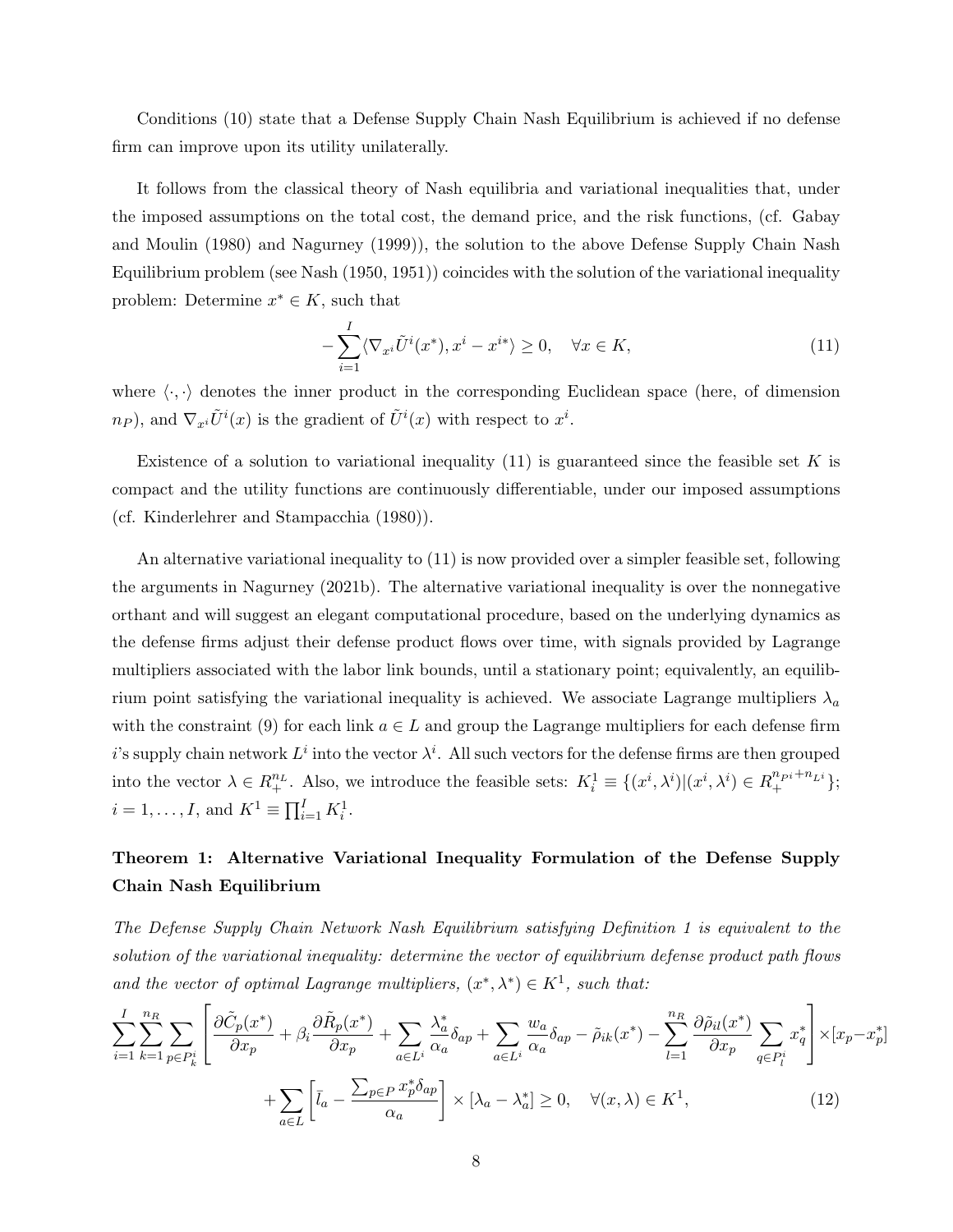where

$$
\frac{\partial \tilde{C}_p(x)}{\partial x_p} \equiv \sum_{a \in L^i} \sum_{b \in L^i} \frac{\partial \hat{c}_b(f)}{\partial f_a} \delta_{ap}, \quad \forall p \in P^i,
$$
\n(13)

$$
\frac{\partial \tilde{R}_p(x)}{\partial x_p} \equiv \sum_{a \in L^i} \sum_{b \in L^i} \frac{\partial r_b(f)}{\partial f_a} \delta_{ap}, \quad \forall p \in P^i.
$$
\n(14)

**Proof:** See proof of Theorem 1 in Nagurney (2021c).

Variational inequality (12) is now put into standard form (cf. Nagurney (1999)),  $VI(F, K)$ , where one seeks to determine a vector  $X^* \in \mathcal{K} \subset R^{\mathcal{N}}$ , such that

$$
\langle F(X^*), X - X^* \rangle \ge 0, \quad \forall X \in \mathcal{K}, \tag{15}
$$

where F is a given continuous function from K to  $R^{\mathcal{N}}, \mathcal{K}$  is a given closed, convex set, and  $\langle \cdot, \cdot \rangle$ denotes the inner product in  $N$ -dimensional Euclidean space.

In order to put the variational inequality (12) into the form in (15), we let  $\mathcal{N} \equiv n_P + n_L$ ;  $X \equiv (x, \lambda)$  and  $F(X) \equiv (F^1(X), F^2(X))$ , where the p-th component of  $F^1(X) \equiv \frac{\partial \tilde{C}_p(x)}{\partial x}$  $\frac{\tilde{C}_p(x)}{\partial x_p}+\beta_i\frac{\partial \tilde{R}_p(x)}{\partial x_p}$  $\frac{\alpha_p(x)}{\partial x_p} +$  $\sum_{a\in L^i}\frac{\lambda_a}{\alpha_a}$  $\frac{\lambda_a}{\alpha_a} \delta_{ap} + \sum_{a \in L^i} \frac{w_a}{\alpha_a}$  $\frac{w_a}{\alpha_a}\delta_{ap}-\tilde{\rho}_{ik}(x)-\sum_{l=1}^{n_R}\frac{\partial \tilde{\rho}_{il}(x)}{\partial x_p}$  $\frac{\partial_i(x)}{\partial x_p}$   $\sum_{q \in P_i^i} x_q$  and the a-th component of  $F^2(X) \equiv$  $\bar{l}_a - \frac{\sum_{p \in P} x_p \delta_{ap}}{\alpha_a}$  $\frac{P^{up \alpha}$ .

#### 2.2 Dynamics and Algorithm

It is interesting and valuable to also discuss the underlying dynamics as the defense firms adjust their defense product outputs over time and the Lagrange multipliers associated with the link labor bounds also evolve over time. For this purpose, we can apply the theory of projected dynamical systems (cf. Dupuis and Nagurney (993) and Nagurney and Zhang (1996)). We recall the projection operator  $\Pi_{\mathcal{K}}(X,v)$ :

$$
\Pi_{\mathcal{K}}(X,v) = \lim_{\delta \to 0} \frac{(P_{\mathcal{K}}(X + \delta v) - X)}{\delta},\tag{16}
$$

with  $P_K$  being the classical projection operator (see Nagurney (1999)). The ordinary differential equation of interest is then:

$$
\dot{X} = \Pi_{\mathcal{K}}(X, -F(X)), \quad X(0) = X^0 \in \mathcal{K}.\tag{17}
$$

We know from Theorem 1.23 in Nagurney(1999) that a stationary point  $X^*$  of the projected dynamical system (17), which, by definition, satisfies:

$$
0 = \Pi_{\mathcal{K}}(X^*, -F(X^*)),\tag{18}
$$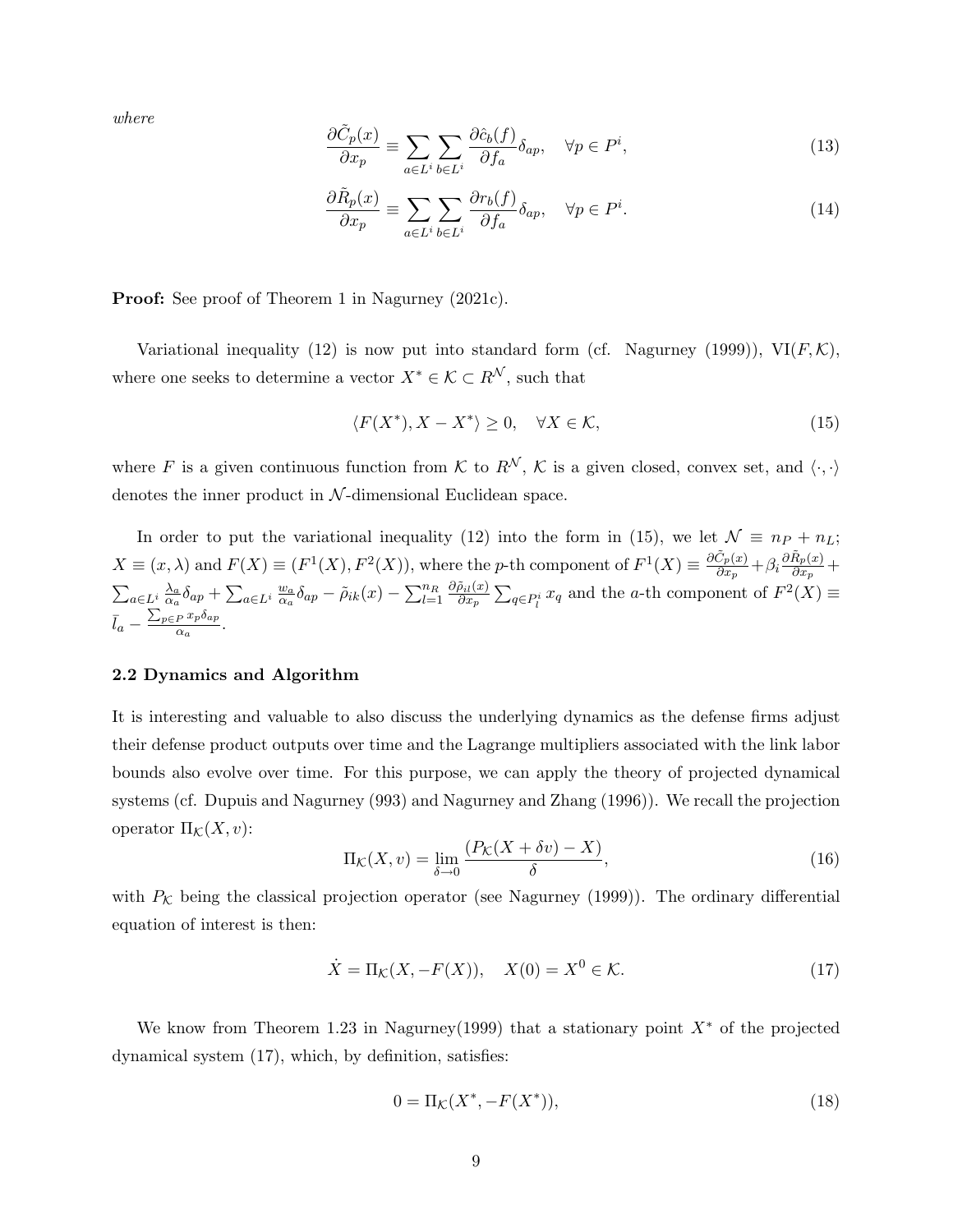coincides with the solution of variational inequality (15).

Specifically, in the context of the model, the rate of change of the defense product flow at a point in time on a path p depends on:  $-\frac{\partial \tilde{C}_p(x)}{\partial x}$  $\frac{\tilde{C}_p(x)}{\partial x_p}-\beta_i\frac{\partial \tilde{R}_p(x)}{\partial x_p}$  $\frac{R_p(x)}{\partial x_p}-\sum_{a\in L^i}\frac{\lambda_a}{\alpha_a}$  $\frac{\lambda_a}{\alpha_a} \delta_{ap} - \sum_{a \in L^i} \frac{w_a}{\alpha_a}$  $\frac{w_a}{\alpha_a} \delta_{ap} + \tilde{\rho}_{ik}(x) +$  $\sum_{l=1}^{n_R} \frac{\partial \tilde{\rho}_{il}(x)}{\partial x_p}$  $\frac{\partial q_i(x)}{\partial x_p} \sum_{q \in P_i^i} x_q$  at that point in time, whereas the rate of change of the Lagrange multiplier on a link a depends on  $-\bar{l}_a + \frac{\sum_{p \in P} x_p \delta_{ap}}{\alpha_a}$  $\frac{P^{x}P^{vap}}{\alpha_a}$  at the point in time. If the marginal revenue associated with a path of a firm's supply chain network exceeds the marginal costs plus the weighted marginal risk on the path, then the defense product flow will increase; if not, it will decrease, provided that it does not become negative. The projection operator  $\Pi_{\mathcal{K}}$  guarantees that the evolution of the product path flows and of the Lagrange multipliers always lies within the feasible set  $\mathcal{K}$ ; in other words, they always remain nonnegative. A plethora of dynamic supply chain network models, including multitiered ones (but without labor), can be found in the book by Nagurney (2006). Nagurney and Ermagun (2022) used the modified projection method of Korpelevich (1977), whereas in this paper, the Euler Method is used.

Observe that (17) represents a continuous-time adjustment process. However, for computational purposes, a discrete-time algorithm that can be easily implemented is needed. For the solution of the model, we propose the Euler method, which is induced by the general iterative scheme of Dupuis and Nagurney (1993), with its statement being as follows.

#### The Euler Method

Initialize with  $X^0 \in \mathcal{K}$  and set  $\tau = 0$ . Compute:

$$
X^{\tau+1} = P_{\mathcal{K}}(X^{\tau} - a_{\tau}F(X^{\tau})),\tag{19}
$$

where:  $\sum_{\tau=0}^{\infty} a_{\tau} = \infty$ ,  $a_{\tau} > 0$ ,  $a_{\tau} \to \infty$ , as  $\tau \to \infty$ .

As mentioned earlier, the feasible set K for the variational inequality  $(12)$  (see also  $(15)$ ) for the defense supply chain network model is the nonnegative orthant, and, hence, the resolution of the algorithmic scheme in (19) yields closed form expressions for the defense product path flows and for the Lagrange multipliers as stated below.

#### Explicit Formulae for the Defense Product Path Flows at an Iteration

At iteration  $\tau + 1$ , one computes the following for each path  $p; p \in P^i_k, \forall i, k$ :

$$
x_p^{\tau+1} = \max\{0, x_a^{\tau} - a_{\tau}\left(\frac{\partial \tilde{C}_p(x^{\tau})}{\partial x_p} + \beta_i \frac{\partial \tilde{R}_p(x^{\tau})}{\partial x_p} + \sum_{a \in L^i} \frac{\lambda_a^{\tau}}{\alpha_a} \delta_{ap} + \sum_{a \in L^i} \frac{w_a}{\alpha_a} \delta_{ap} - \tilde{\rho}_{ik}(x^{\tau}) - \sum_{l=1}^{n_R} \frac{\partial \tilde{\rho}_{il}(x^{\tau})}{\partial x_p} \sum_{q \in P_l^i} x_q^{\tau} \} \tag{20}
$$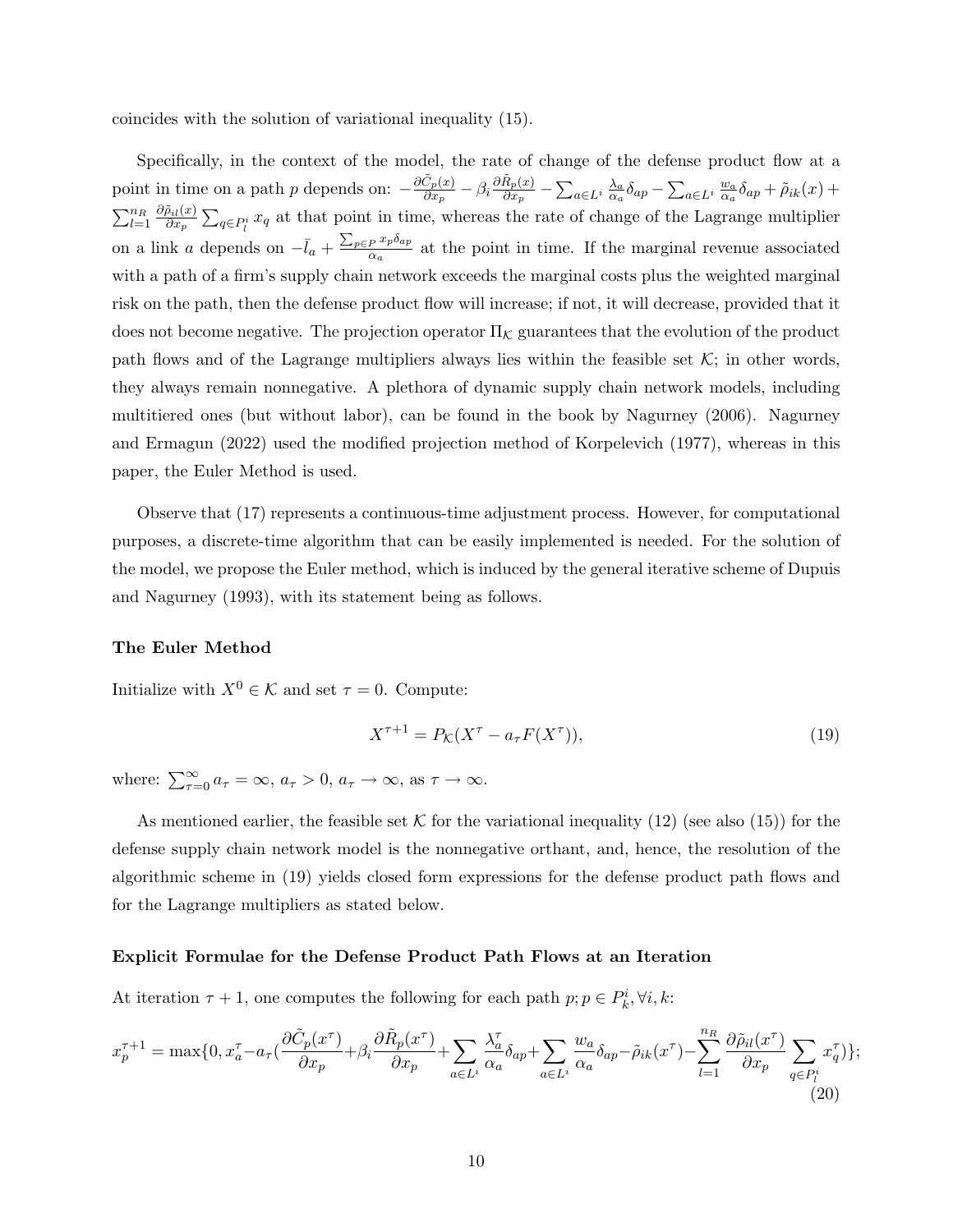#### Explicit Formulae for the Lagrange Multipliers at an Iteration

At iteration  $\tau + 1$ , one computes the following for each Lagrange multiplier  $a \in L$ :

$$
l_a^{\tau+1} = \max\{0, l_a^{\tau} - a_{\tau}(\bar{l}_a - \frac{\sum_{p \in P} x_p^{\tau} \delta_{ap}}{\alpha_a})\}.
$$
 (21)

We apply this algorithm in Section 4 to defense supply chain network examples for which we report the solutions, along with the network performance / efficiency values and additional information, using also results in Section 3.

#### 3. Defense Supply Chain Network Efficiency / Performance

It is important to recognize that, in matters of defense, a government, in preparing for conflicts and/or in times of war, may need to acquire defense supplies from a country other than its own. Our defense supply chain network model allows for this and, we see that this is happening now as the war by Russia against Ukraine rages. Hence, we believe that an adaptation of the constructs for supply chain network performance / efficiency of Nagurney and Qiang (2009) and of Nagurney and Li (2016) can also be applied for the new model in this paper, with note that the new model, unlike the previous ones in the above citations, includes labor; plus, we also have explicit weighted risk functions, since risk is of high relevance in the defense sector.

## 3.1 Efficiency/Performance of a Defense Supply Chain Network and Importance Identification of a Network Component

The efficiency/performance of a defense supply chain network, denoted by *efficiency*,  $\mathcal{E}$ , is defined as:

$$
\mathcal{E} = \mathcal{E}(G, \hat{c}, \rho, w, r, \beta, \alpha, \bar{l}) \equiv \sum_{i=1}^{I} \sum_{k=1}^{n_R} \frac{\frac{d_{ik}^*}{\rho_{ik}(d^*)}}{In_R},\tag{22}
$$

with the demands,  $d^*$ , and the incurred defense demand market prices in  $(22)$ , evaluated at the solution to (12). Observe that, given a defense supply chain network economy, and the various parameters and functions, the corresponding multi-firm supply chain network is considered as performing better if, on the average, it can handle higher demands at lower prices. Note that, as can be inferred from variational inequality (12), the defense demand market prices capture the information associated with the operational costs, the wages paid out to labor, as well as the weighted risk.

Following then Nagurney and Qiang (2009) for results therein for supply chains and Nagurney and Li  $(2016)$ , one can then define the importance of a component g (node, link, or a combination of nodes and links),  $I(g)$ , which represents the efficiency drop when g is removed from the defense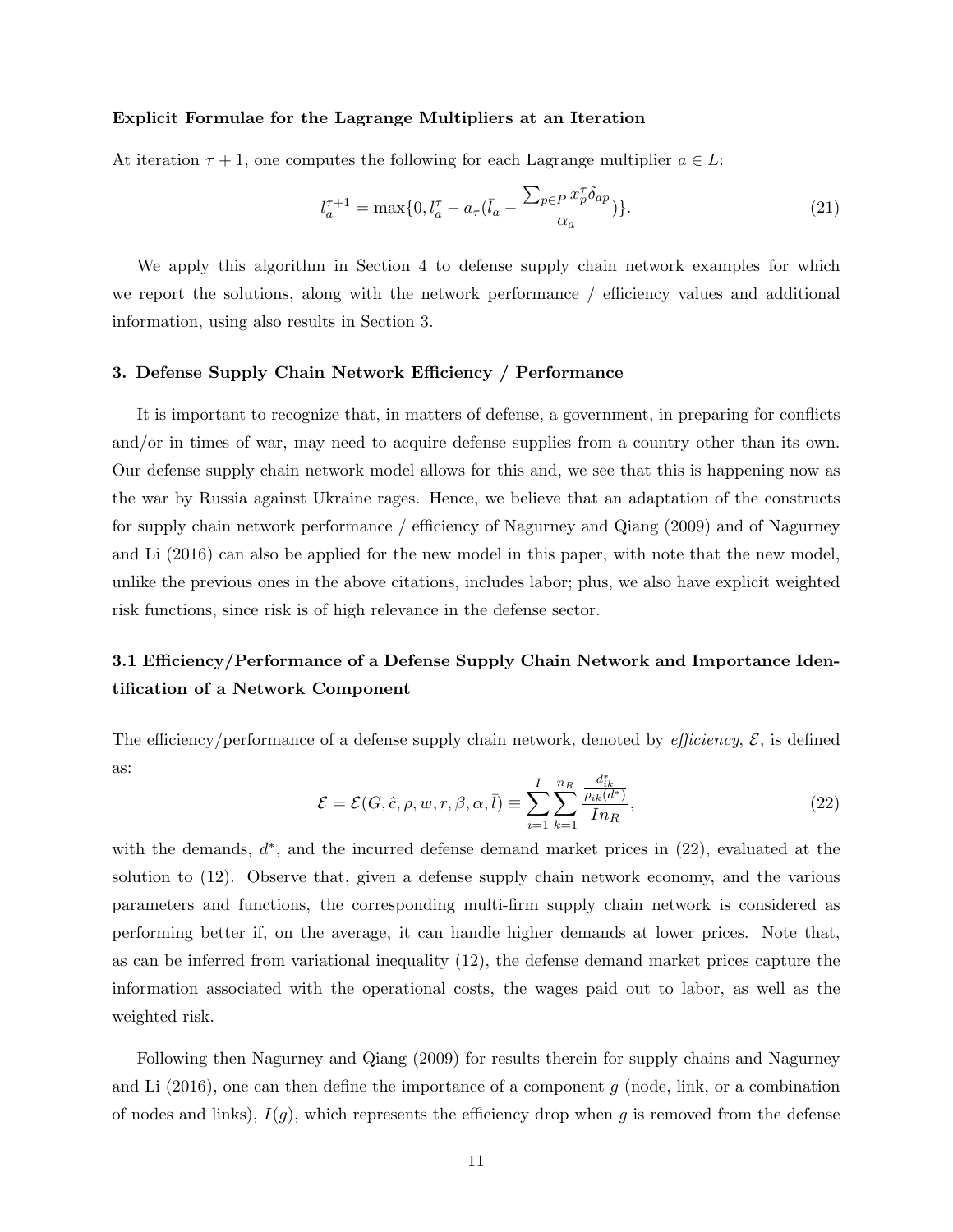supply chain network, as:

$$
I(g) = \frac{\Delta \mathcal{E}}{\mathcal{E}} = \frac{\mathcal{E}(G, \hat{c}, \rho, w, r, \beta, \alpha, \bar{l}) - \mathcal{E}(G - g, \hat{c}, \rho, w, r, \beta, \alpha, \bar{l})}{\mathcal{E}(G, \hat{c}, \rho, w, r, \beta, \alpha, \bar{l})}.
$$
(23)

One can rank the importance of nodes or links, using (23). This formalism can be quite valuable for those engaged in decision-making and policy-making in the military and defense. Those defense supply chain network components that are of higher importance should be paid greater attention to since a disruption to those components will have a bigger overall impact.

Using the above efficiency / performance measure  $\mathcal E$  one can also quantify the resilience of the defense supply chain network economy to disruptions in labor as discussed in Nagurney and Ermagun (2022), but in the context of a supply chain network optimization model with labor and not a game theory model that also captures risk.

#### 3.2 Resilience Measure Associated with Labor Disruptions

We can adapt the measure proposed in Nagurney (2022) for the defense supply chain network game theory model. As therein, let  $\bar{l}\gamma$  denote the reduction of labor availability with  $\gamma \in (0,1]$  so if  $\gamma = .8$  this means that the labor availability associated with the labor constraints is now 80% of the original labor availability as in  $\mathcal{E}$ .

#### Resilience Measure Capturing Labor Availability

One can define the resilience measure with respect to labor availability,  $\mathcal{R}^{\bar{l}\gamma}$ , as

$$
\mathcal{R}^{\bar{l}\gamma} \equiv \mathcal{R}^{\bar{l}\gamma}(G, \hat{c}, \rho, \pi, \alpha, \bar{l}) = \frac{\mathcal{E}^{\bar{l}\gamma}}{\mathcal{E}} \times 100\%,\tag{24}
$$

with  $\mathcal E$  as in (22).

The expression (24) quantifies the resilience of the defense supply chain network subject to reduction of labor availability. The closer the value is to 100%, the greater the resilience.

#### 4. Numerical Examples

In this Section, the modeling framework is illustrated through numerical examples. The Euler Method was implemented in FORTRAN and a Linux system used for the computations. The  $\{a_\tau\}$ sequence used was:  $\{10(1, \frac{1}{2})\}$  $\frac{1}{2}, \frac{1}{2}$  $\frac{1}{2}, \frac{1}{3}$  $\frac{1}{3}, \frac{1}{3}$  $\frac{1}{3}, \frac{1}{3}$  $\frac{1}{3}, \ldots$ ). The algorithm was initialized with a demand of 40 for each demand market of each firm with the demand equally distributed among the paths of each firm. The initial Lagrange multipliers were set to 0.00. The algorithm was deemed to have converged when the absolute value of each computed variable evaluated at two successive iterations differed by no more than  $10^{-7}$ .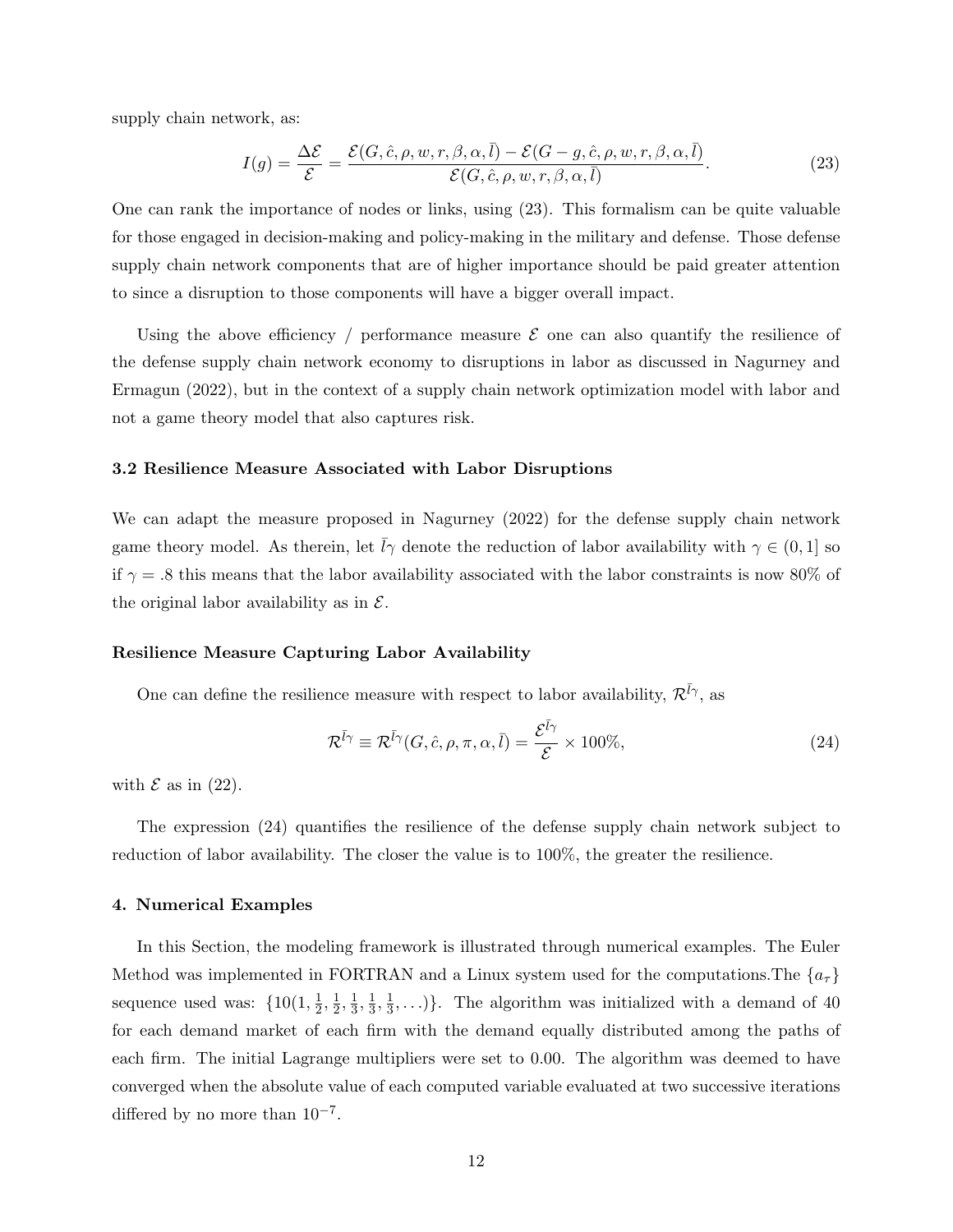The defense supply chain network economy for the specific defense product, which could correspond, for example, to helmets or protective vests, consists of two defense firms, each of which has two production sites, a single distribution center, and serves two defense demand markets, as depicted in Figure 2.



Figure 2: The Supply Chain Network Topology for the Numerical Examples

## Example 1 - Baseline

The first example, which serves as the baseline has the following data. Note that, in this example, we assume that the firms are not concerned about risk, so that all the risk functions are identically equal to 0.00.

The total operational cost functions associated with Defense Firm 1's supply chain network links  $L^1$  are:

$$
\hat{c}_a(f) = .006f_a^2
$$
,  $\hat{c}_b(f) = .007f_b^2$ ,  $\hat{c}_c(f) = .01f_c^2$ ,  $\hat{c}_d(f) = .01f_d^2$ ,  $\hat{c}_e(f) = .02f_e^2$ ,  
 $\hat{c}_f(f) = .05f_f^2$ ,  $\hat{c}_g(f) = .05f_g^2$ .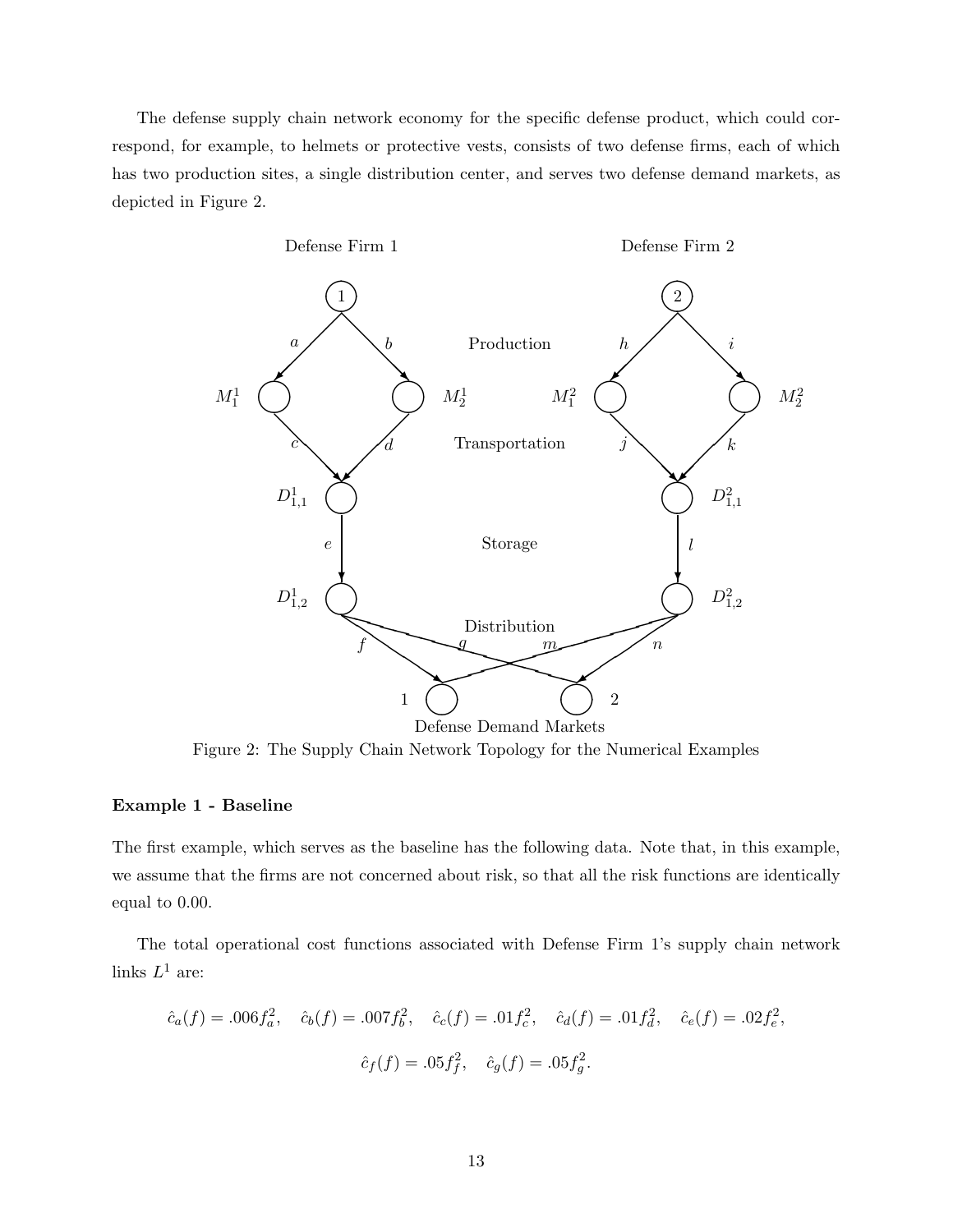The total operational costs associated with Defense Firm 2's supply chain network links  $L^2$  are:

$$
\hat{c}_h(f) = .0075f_h^2
$$
,  $\hat{c}_i(f) = .008f_i^2$ ,  $\hat{c}_j(f) = .005f_j^2$ ,  $\hat{c}_k(f) = .005f_k^2$ ,  $\hat{c}_l(f) = .015f_l^2$ ,  
 $\hat{c}_m(f) = .1f_m^2$ ,  $\hat{c}_n(f) = .1f_n^2$ .

The hourly labor wages are:

$$
w_a = 10
$$
,  $w_b = 10$ ,  $w_c = 15$ ,  $w_d = 15$ ,  $w_e = 20$ ,  $w_f = 17$ ,  $w_g = 18$ ,  
\n $w_h = 11$ ,  $w_i = 22$ ,  $w_j = 15$ ,  $w_k = 15$ ,  $w_l = 18$ ,  $w_m = 18$ ,  $w_n = 18$ .

The link labor productivity factors are:

$$
\alpha_a = 24, \quad \alpha_b = 25, \quad \alpha_c = 100, \quad \alpha_d = 100, \quad \alpha_e = 50, \quad \alpha_f = 100, \quad \alpha_g = 100,
$$
  
 $\alpha_h = 23, \quad \alpha_i = 24, \quad \alpha_j = 100, \quad \alpha_k = 100, \quad \alpha_l = 70, \quad \alpha_m = 100, \quad \alpha_n = 100.$ 

The bounds on labor are:

$$
\bar{l}_a = 100
$$
,  $\bar{l}_b = 200$ ,  $\bar{l}_c = 300$ ,  $\bar{l}_d = 300$ ,  $\bar{l}_e = 100$ ,  $\bar{l}_f = 120$ ,  $\bar{l}_g = 120$ ,  
\n $\bar{l}_h = 800$ ,  $\bar{l}_i = 90$ ,  $\bar{l}_j = 200$ ,  $\bar{l}_k = 200$ ,  $\bar{l}_l = 300$ ,  $\bar{l}_m = 100$ ,  $\bar{l}_n = 100$ .

The demand price functions of Defense Firm 1 are:

$$
\rho_{11}(d) = -.0001d_{11} - .00005d_{21} + 600, \quad \rho_{12}(d) = -.0002d_{12} - .0001d_{22} + 800.
$$

The demand price functions of Defense Firm 2 are:

$$
\rho_{21}(d) = -.0003d_{21} + 700, \quad \rho_{22}(d) = -.0002d_{22} + 700.
$$

The paths are:  $p_1 = (a, c, e, f), p_2 = (b, d, e, f), p_3 = (a, c, e, g), p_r = (b, d, e, g)$  for Defense Firm 1 and  $p_5 = (h, j, l, m)$ ,  $p_6 = (i, k, l, m)$ ,  $p_7 = (h, j, l, n)$ , and  $p_8 = (i, k, l, n)$  for Defense Firm 2.

The computed equilibrium defense product path flows are reported in Table 2. The computed equilibrium labor values are reported in Table 3. All the Lagrange multipliers have a value of 0.00 at the equilibrium.

The defense product prices at equilibrium are:

$$
\rho_{11} = 599.75
$$
,  $\rho_{12} = 799.10$ ,  $\rho_{21} = 699.40$ ,  $\rho_{22} = 699.60$ ,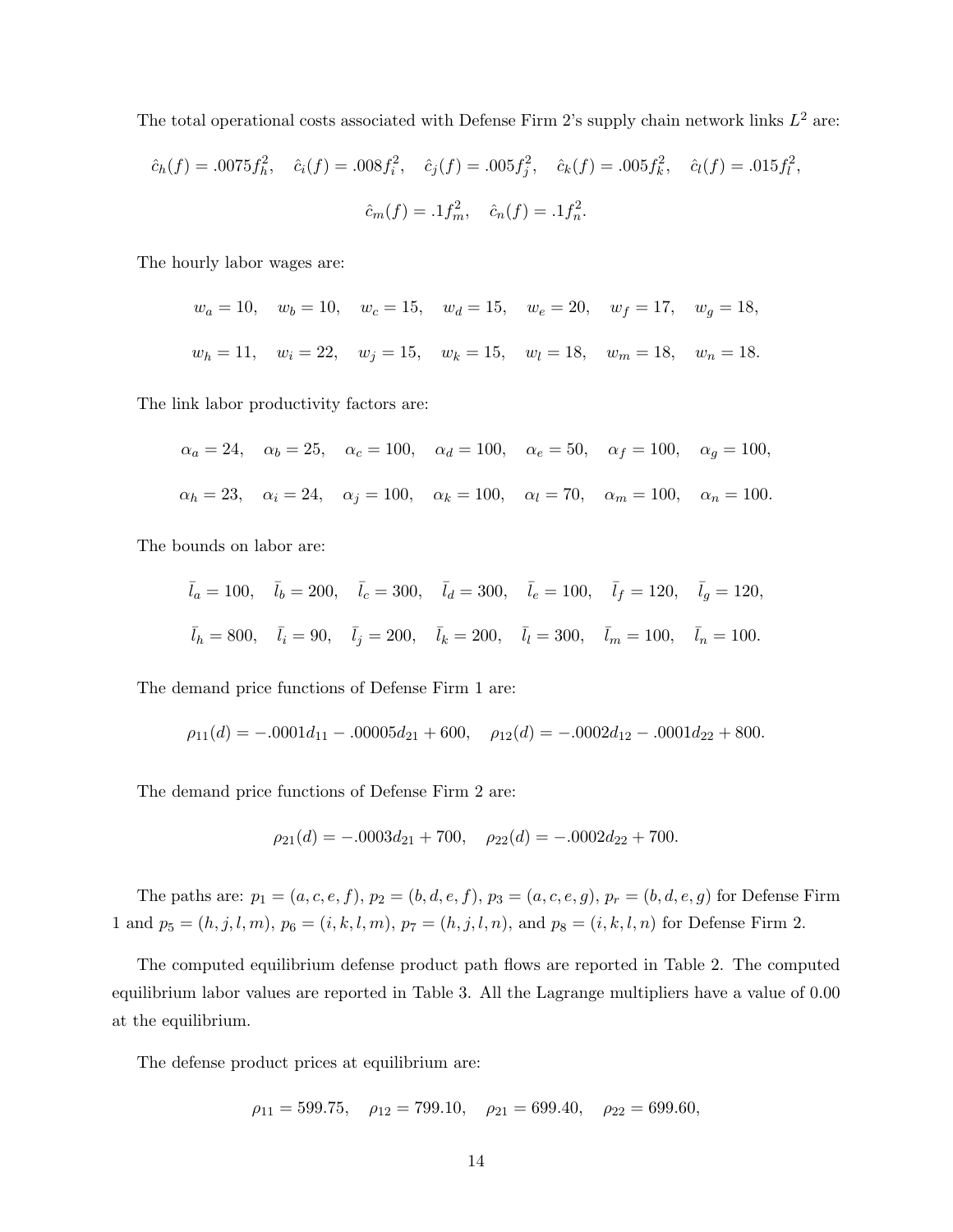with the equilibrium demands:

$$
d_{11}^*=1506.19, \quad d_{12}^*=3494.12, \quad d_{21}^*=1999.04, \quad d_{22}^*=2001.03.
$$

The utility for Defense Firm 1 is: 2,258,772.50 and that for Defense Firm 2 is: 1,649,827.75.

We report the efficiency of this supply chain network, even with all the risk functions set to 0.00. The  $\mathcal{E} = 3.15$ .

#### Example 2: Addition of Risk Functions Associated with Production Sites

Example 2 has the same data as that in Example 1, except that now we consider the situation that the production sites are suffering from geopolitical risk and, hence, we have:

$$
r_a = f_a^2
$$
,  $r_b(f) = f_b^2$ ,  $r_h(f) = f_h^2$ ,  $r_i(f) = f_i^2$ ,

with the risk weights of the two firms:  $\beta_1 = \beta_2 = 1$ .

The computed equilibrium path flows are reported in Table 2, with the computed labor values given in Table 3. All the Lagrange multipliers, again, have a value of 0.00 at the equilibrium. In other words, the respective labor bounds are not reached in Example 2.

The defense product prices at equilibrium are now:

$$
\rho_{11} = 599.98
$$
,  $\rho_{12} = 799.83$ ,  $\rho_{21} = 699.91$ ,  $\rho_{22} = 699.94$ ,

with the equilibrium demands:

$$
d_{11}^* = 0.00
$$
,  $d_{12}^* = 690.49$ ,  $d_{21}^* = 305.50$ ,  $d_{22}^* = 305.80$ .

The utility for Defense Firm 1 now is: 275,793.59 and that for Defense Firm 2: 213,562.31. One can see that the utilities of both firms have dropped precipitously, in comparison to the utilities that they earned in Example 1, when there was no risk. The efficiency of this defense supply chain network, with risk functions associated with production sites,  $\mathcal{E} = .43$ . We see that this value is much lower than that in Example 1. We then proceeded to see how resilient this defense supply chain network is with respect to labor disruptions. We calculated  $\mathcal{R}^{\bar{l}\gamma}$  for  $\gamma = .9, .7, .5, .3, .1$  and found that  $\mathcal{R}^{\bar{l}\gamma} = 1$  for all the values of  $\gamma$  noted, except when  $\gamma = .1$ , where  $\mathcal{R}^{\bar{l}1} = .7$ . We can conclude that this defense supply chain network, with the data provided, is quite resilient to labor disruptions.

In Table 4, we report the efficiency of the defense supply chain network for Example 2 when a link g is removed, along with the importance  $I(g)$ , for  $g = a, \ldots, n$ . Table 4 provides interesting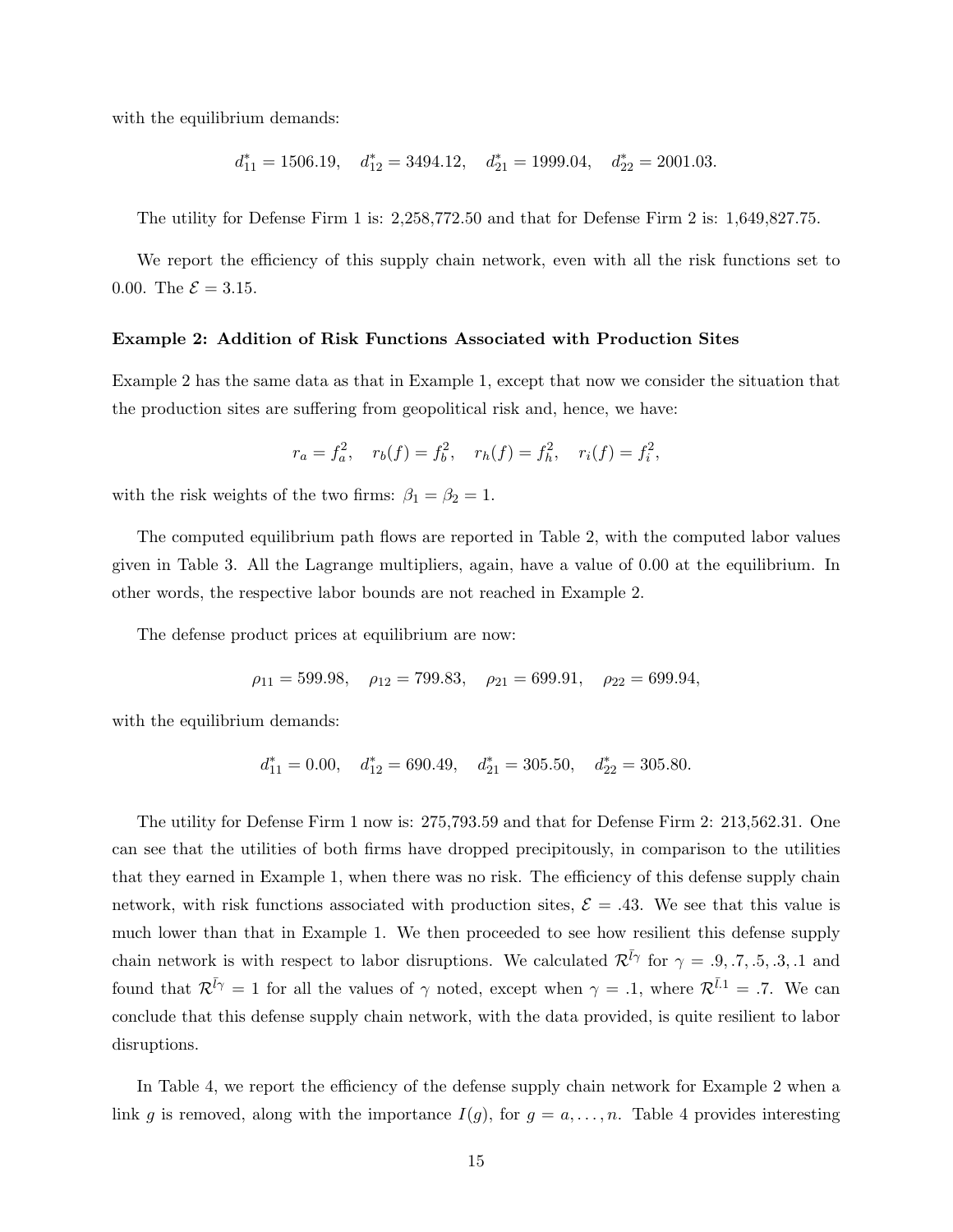| <b>Equilibrium Product Path Flows</b> | Ex. 1   | Ex. 2  |
|---------------------------------------|---------|--------|
| $x_{p_1}^*$                           | 703.17  | 0.00   |
| $x_{p_2}^*$                           | 803.02  | 0.00   |
| $x_{p_3}^*$                           | 1696.82 | 345.41 |
| $x^*_{p_4}$                           | 1797.30 | 345.08 |
| $x_{p_5}^*$                           | 919.52  | 152.84 |
| $x_{p_6}^*$                           | 1079.51 | 152.66 |
| $x_{p_7}^*$                           | 920.51  | 152.99 |
| $x^*$<br>$p_8$                        | 1080.52 | 152.81 |

Table 2: Equilibrium Defense Product Path Flows for Examples 1 and 2

| <b>Equilibrium Link Labor Values</b> | Ex. 1  | Ex. 2 |
|--------------------------------------|--------|-------|
| $l_a^*$                              | 100.00 | 14.39 |
| $\bar{l}_b^*$                        | 104.01 | 13.80 |
| $l_c^*$                              | 24.00  | 3.45  |
| $l_d^*$                              | 26.00  | 3.45  |
| $l^*_e$                              | 100.00 | 13.81 |
| $l^\ast_{\,f}$                       | 15.06  | 0.00  |
| $l_g^*$                              | 34.94  | 6.90  |
| $l_h^*$                              | 80.00  | 13.30 |
| $\bar{l}^*_i$                        | 90.00  | 12.73 |
| $l_i^*$                              | 18.40  | 3.06  |
| $l_k^*$                              | 21.60  | 3.05  |
| $\bar{l}_l^*$                        | 57.14  | 8.73  |
| $l_m^*$                              | 19.99  | 3.05  |
| $l_n^*$                              | 20.01  | 3.96  |

Table 3: Equilibrium Link Labor Values for Examples 1 and 2

results. Overall, one can see that the supply chain network of Defense Firm 2 is more important than that of Defense Firm 1 to this defense supply chain network economy and cognizant governments should make note of this. Indeed, five of the seven links of Defense Firm 2's supply chain network have positive values in terms of their importance. Furthermore, Defense Firm 2's link l, which corresponds to a storage link, has the highest importance value; therefore, every effort should be expended to preserve its functionality. Also, the production link  $i$  of Defense Firm 2 merits maintenance and care as do the transportation links j and k. Finally, link  $m$ , a distribution link to Defense Demand Market 2, is also of importance. As for the supply chain network of Defense Firm 1, link e, which is a storage link, has the highest value in terms of importance for Defense Firm 1 and, interestingly, its production site associated with link a is of the lowest importance. We emphasize that not only the absolute values in terms of importance of supply chain network components are relevant but also their relative values.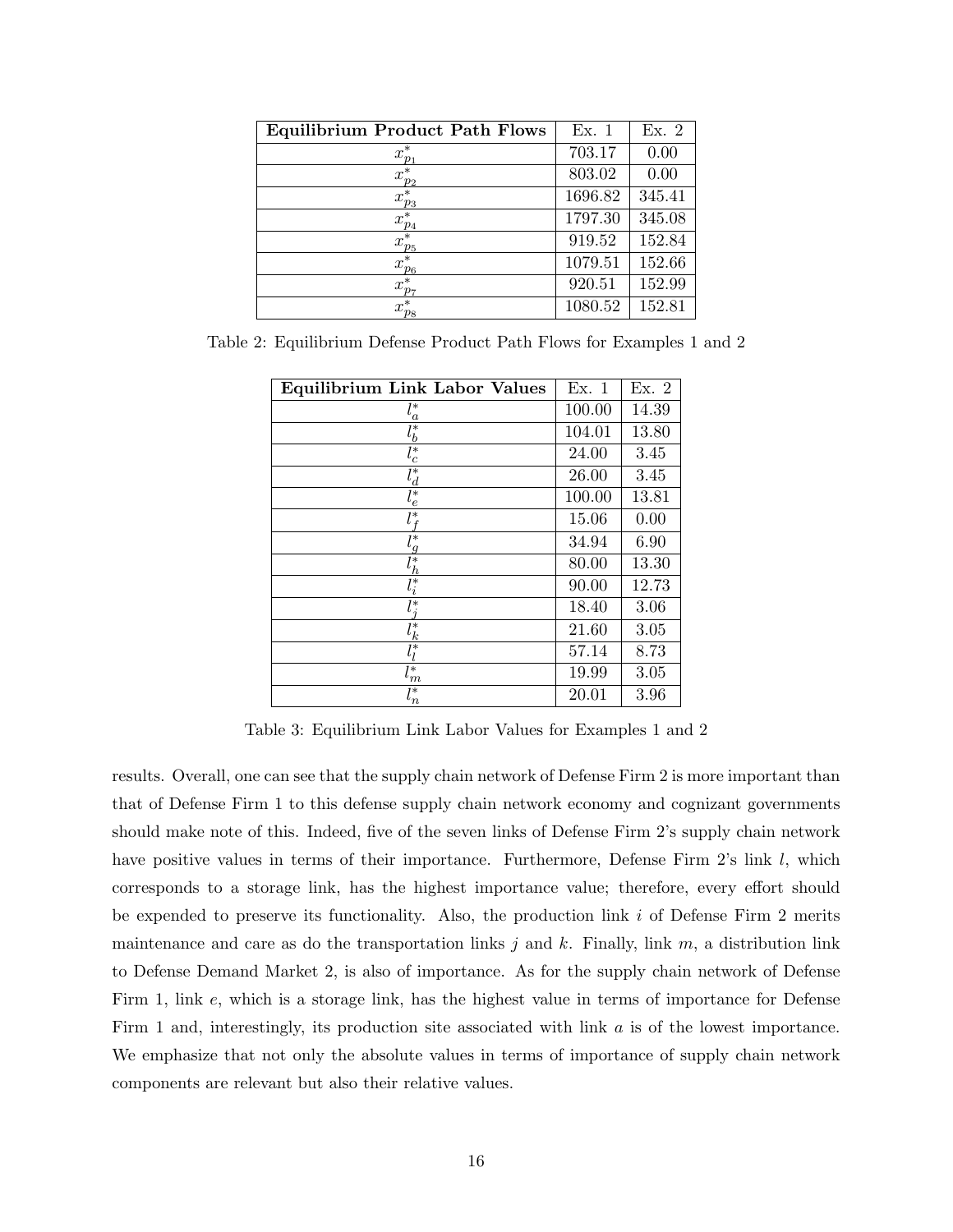| $\mathfrak g$    | $\mathcal{E}(G)$<br>g) | I(g)    |
|------------------|------------------------|---------|
| $\overline{a}$   | 2.43                   | $-4.43$ |
| $\boldsymbol{b}$ | .90                    | $-1.08$ |
| $\overline{c}$   | .89                    | $-1.08$ |
| $\overline{d}$   | .89                    | $-1.08$ |
| $\overline{e}$   | .77                    | $-.79$  |
| $\boldsymbol{f}$ | 1.01                   | $-1.39$ |
| $\mathfrak g$    | .99                    | $-1.30$ |
| $\boldsymbol{h}$ | .99                    | $-1.30$ |
| $\overline{i}$   | .34                    | .21     |
| $\overline{j}$   | .34                    | .21     |
| $\boldsymbol{k}$ | .34                    | .21     |
| l                | .22                    | .50     |
| m                | .46                    | $-.06$  |
| $\it{n}$         | .42                    | .03     |

Table 4: Efficiency of the Defense Supply Chain Network for Example 2 when Link g Is Removed and the Importance  $I(g)$ 

### 5. Summary, Conclusions, and Suggestions for Future Research

In this paper, a defense critical supply chain network game theory model was introduced, which includes labor and associated constraints, as well as risk, since current world events have heightened the importance of both risk management and well as resilience of supply chain networks to disruptions, including those associated with labor, which have been significant in the COVID-19 pandemic. The methodological framework for the modeling, analysis, and computations, made use of both variational inequality theory and the theory of projected dynamical systems.

We proposed a noncooperative game theory model consisting of defense firms seeking to supply defense products, that are substitutable to demand markets, which can be associated with different governments that are not antagonistic to one another. The labor constraints are bounds on hours of labor available on the supply chain network links, which are: production, transportation, storage, and distribution links. The utility function of each firm captures revenue as well as weighted risk and the governing equilibrium concept is that of a Nash Equilibrium. Under appropriate assumptions on the utility functions, we provide alternative variational inequality formulations of the governing equilibrium conditions. In addition, a dynamic model is constructed, whose stationary points coincide with the set of solutions to the variational inequality with variables consisting of defense product path flows and Lagrange multipliers associated with the labor constraints. An algorithm, the Euler Method, as the proposed for the time-discretization of the continuous-time trajectories and used in the solution of the numerical examples.

In addition, a network efficiency / performance measure is proposed for the defense supply chain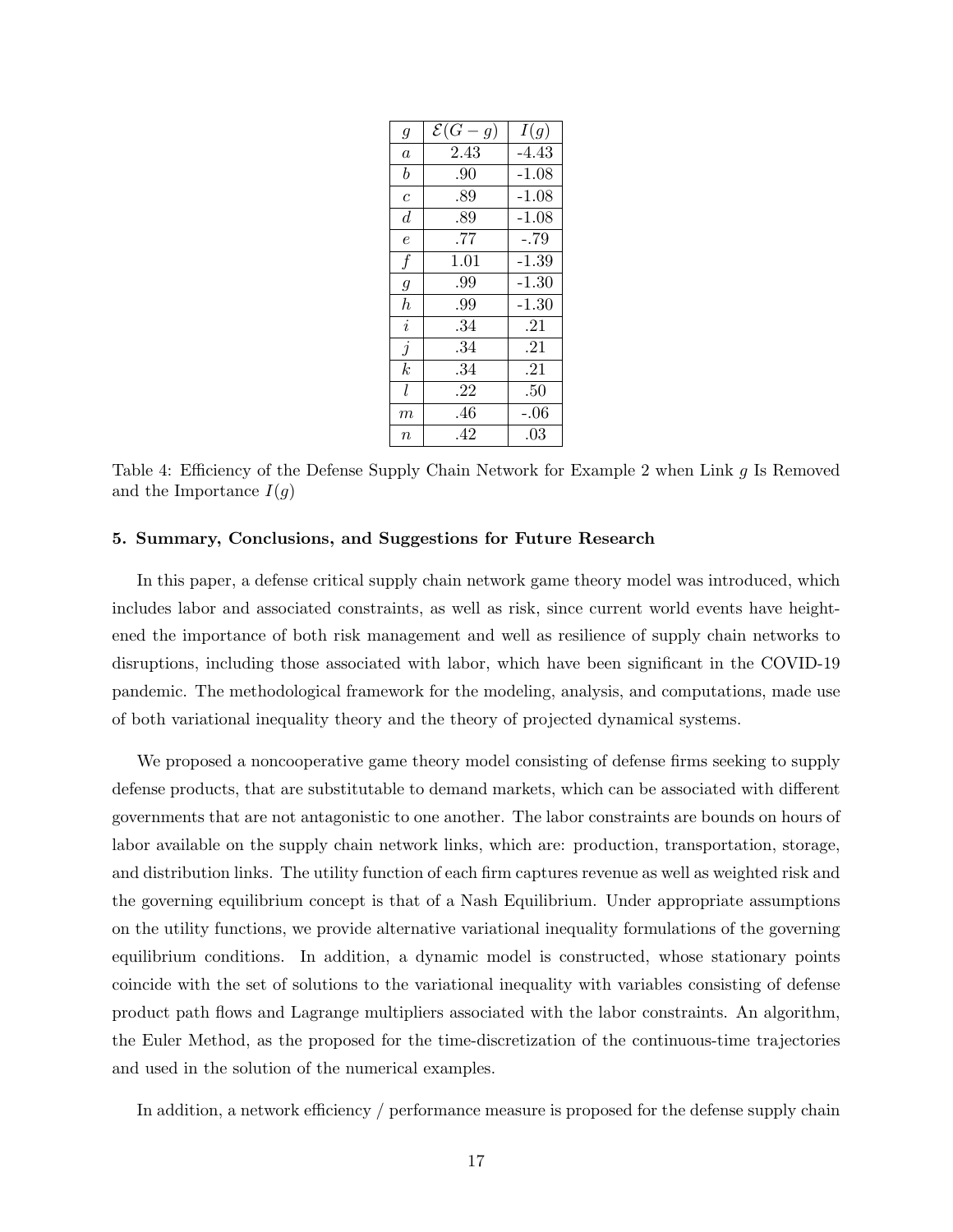network economy, which can then be applied to quantify the importance of supply chain network components, and then rank them. A resilience measure is also constructed to assess the impacts of disruptions to labor availability.

In order to illustrate the defense supply chain network modeling framework, numerical examples are solved with input and output data reported. The information regarding the defense supply chain network economy, made possible with the tools in the paper, can be useful for decision-makers and policy-makers in governments that are concerned about defense.

It would be interesting, for future research, to investigate the supply chain network efficiency under different kind of labor constraints (see also Nagurney (2021c)) and also under different productivity levels (Nagurney (2022)). It would also be worthwhile to include additional tiers in the supply chain network to include, specifically, suppliers and their behavior, along with labor, and to address issues of supply chain network efficiency and resilience in the defense sector.

### Acknowledgments

This paper is dedicated to Ukrainians fighting for the freedom of their country and to the memory of all those who have lost their lives and who are suffering in Russia's war against Ukraine.

## References

Biden, J., Jr., 2021. Executive Orer on America's supply chains. February 24, Washington DC; Available at:

https://www.whitehouse.gov/briefing-room/presidential-actions/2021/02/24/executive-order-on-americassupply-chains/

Bilefsky, D., Perez-Pena, R., Nagurney, E., 2022. The roots of the Ukraine war: How the crisis developed. The New York Times, April 21; Available at: https://www.nytimes.com/article/russia-ukraine-nato-europe.html

Dupuis, P., Nagurney, A., 1993. Dynamical systems and variational inequalities. Annals of Operations Research 44, 7-42.

Gabay, D., Moulin, H., 1980. On the uniqueness and stability of Nash equilibria in noncooperative games. In: Bensoussan, A., Kleindorfer, P., Tapiero, C.S. (Eds), Applied Stochastic Control of Econometrics and Management Science, North-Holland, Amsterdam, The Netherlands, pp. 271- 294.

Ivanov, D., Dolgui, A., 2020. Viability of intertwined supply networks: extending the supply chain resilience angles towards survivability. A position paper motivated by COVID-19 outbreak.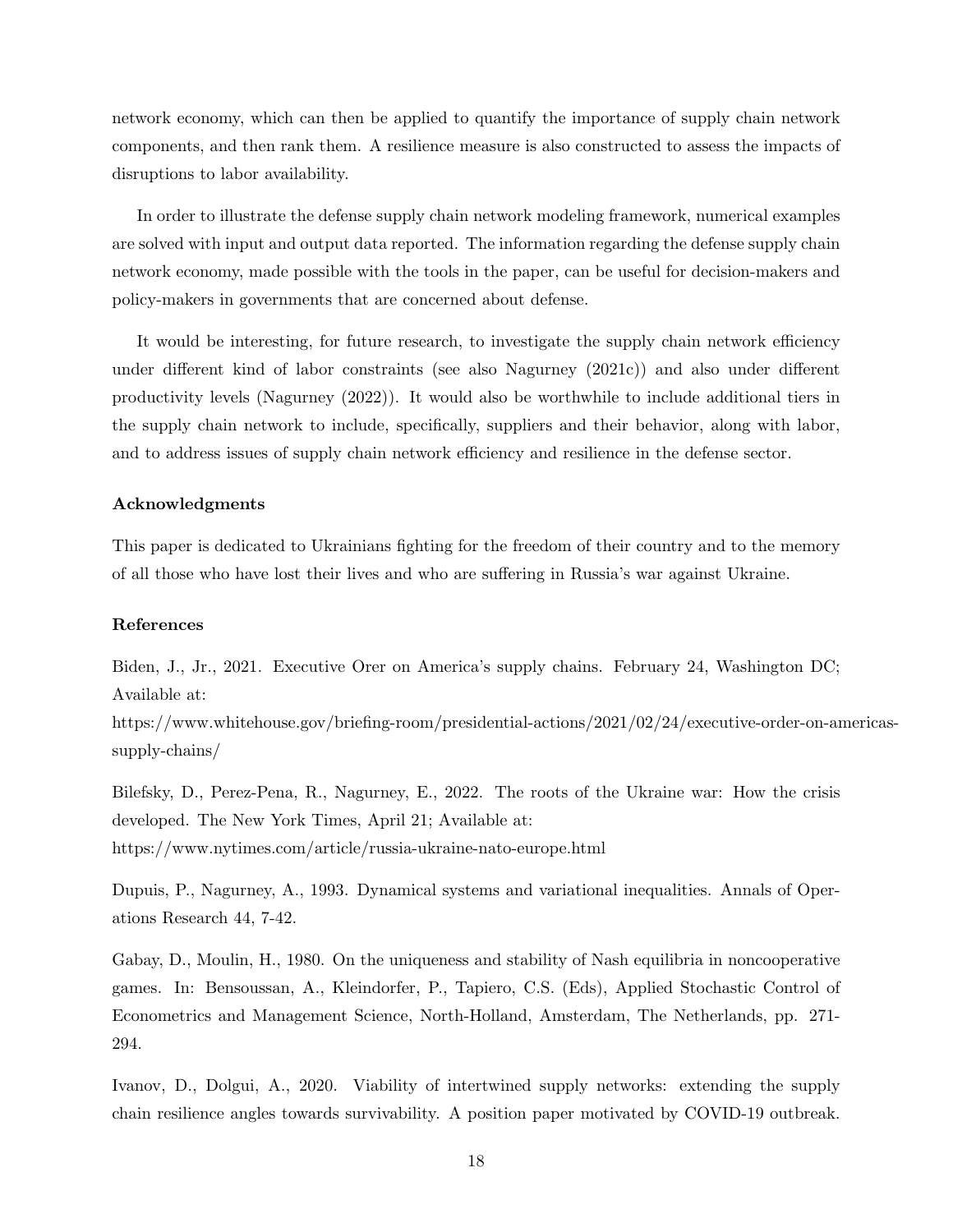International Journal of Production Research, 58(10), 2904-2915.

Kinderlehrer, D., Stampacchia, G., 1980. An Introduction to Variational Inequalities and Their Applications. Academic Press, New York.

Korpelevicn, G.M., 1977. The extragradient method for finding saddle points and other problems. Matekon, 13, 35-49.

Kotsireas, I.S., Nagurney, A., Pardalos, P.M., Tsokas, A., Editors, 2021. Dynamics of Disasters: Impact, Risk, Resilience, and Solutions. Springer International Publishing, Switzerland.

Mishra, S.K., 2007. A brief history of production functions. MPRA Paper No. 5254, http://mpra.ub.unimuenchen.de/5254/.

Nagurney, A., 1999. Network Economics: A Variational Inequality Approach, second and revised edition. Boston, Massachusetts: Kluwer Academic Publishers.

Nagurney, A., 2006. Supply Chain Network Economics: Dynamics of Prices, Flows, and Profits. Edward Elgar Publishing, Cheltenham, United Kingdom.

Nagurney, A., 2021a. Perishable food supply chain networks with labor in the Covid-19 pandemic. In: Dynamics of Disasters - Impact, Risk, Resilience, and Solutions, I.S. Kotsireas, A. Nagurney, P.M. Pardalos, and A. Tsokas, Editors, Springer Nature Switzerland AG, pp 173-193.

Nagurney, A., 2021b. Optimization of supply chain networks with the inclusion of labor: Applications to Covid-19 pandemic disruptions. International Journal of Production Economics, 235, 108080.

Nagurney, A., 2021c. Supply chain game theory network modeling under labor constraints: Applications to the Covid-19 pandemic. European Journal of Operational Research, 293(3), 880-891.

Nagurney, A., Ermagun, A., 2022. Resilience of supply chain networks to labor disruptions. To appear in Resilience Findings.

Nagurney, A., Cruz, J., Dong, J., Zhang D., 2005. Supply chain networks, electronic commerce, and supply side and demand side risk. European Journal of Operational Research, 164(1), 120-142.

Nagurney, A., Li, D., 2016. Competing on Supply Chain Quality: A Network Economics Perspective. Springer International Publishing Switzerland.

Nagurney, A. Qiang, Q., 2009. Fragile Networks: Identifying Vulnerabilities and Synergies in an Uncertain World. John Wiley & Sons, Hoboken, New Jersey.